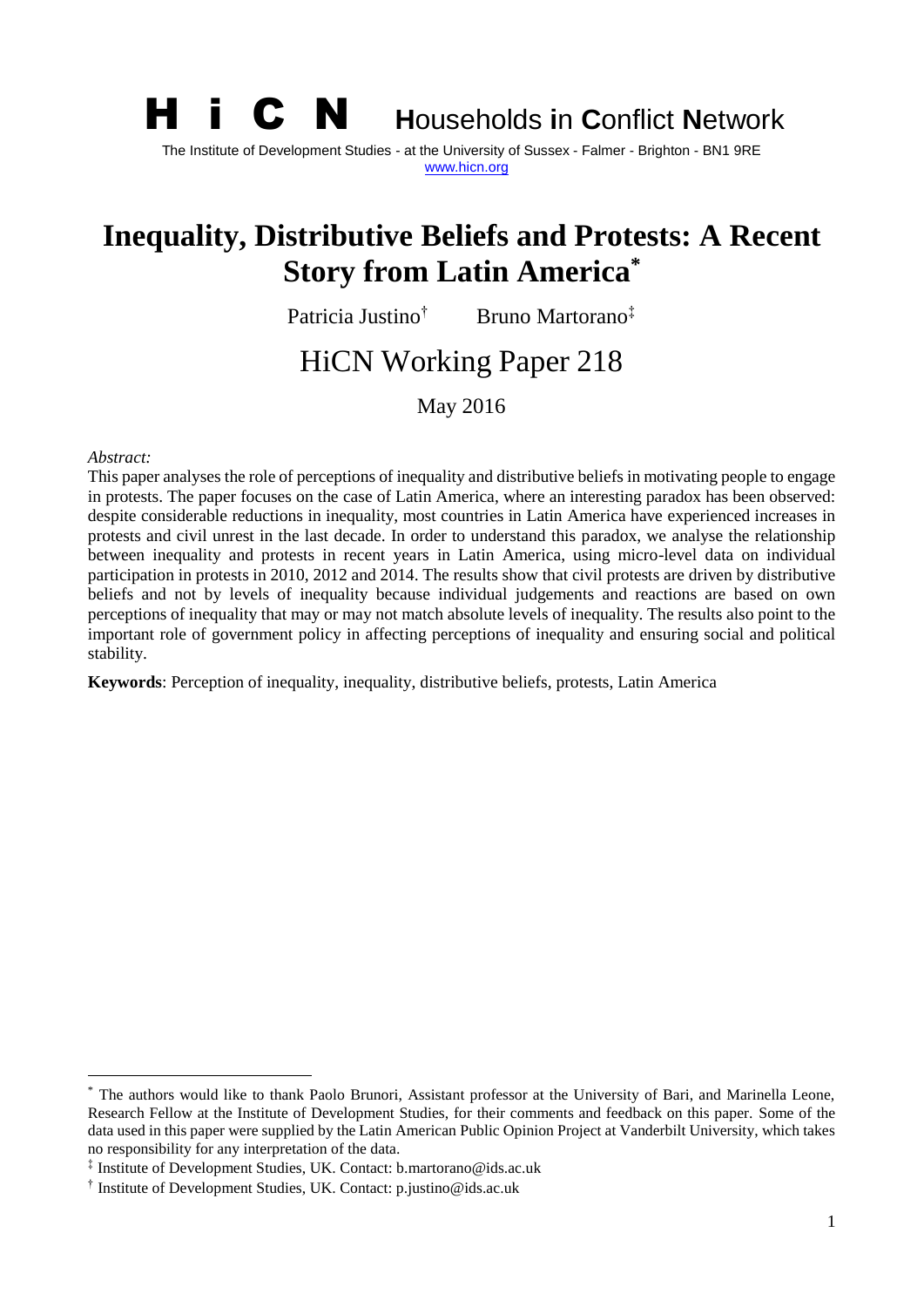# **1. Introduction**

Protests have erupted in many countries during the recent economic crisis. These have included the 'Occupy' movement in US and demonstrations against austerity in Europe. A large body of literature has explored the potential causes of social mobilization and the reasons motivating people to engage in protests (Tilly and Tarrow 2015, van Stekelenburg and Klandermans 2013). An influential strand of this literature postulates that civil unrest is driven by rising disparities: inequality fuels social discontent and motivates people to mobilise through non-violent or violent means (Gurr 1970). In a recent study, Ortiz et al. (2013: 16) argue that "the majority of global protests for economic justice and against austerity manifest peoples' indignation at the gross inequalities between ordinary communities and rich individuals/corporations".

Yet, empirical evidence on the relationship between inequality, social mobilisation and civil protests is limited and ambiguous. Nollert (1995) reports that rises in inequality lead to increases in protests. Griffin and de Jonge (2014) argue that inequality results in the polarization of citizens, and their participation in non-violent demonstrations. In contrast to these findings, Dubrow et al. (2008) show that rising inequalities have resulted in reductions in the number of protesters in both 'old' and 'new' European democracies. Similarly, Solt (2015: 14) argues that "more inequality does not enhance poorer individuals' sense of relative deprivation in ways that make them more likely to engage in protest". The argument that inequality drives protests also does not seem to hold in light of recent events in Latin America. Despite considerable reductions in inequality (Cornia 2014), most countries in Latin America have experienced increases in protests and civil instability in the last decade (UNDP 2013, Ortiz et al. 2013). If not inequality, what motivates people to protest?

This paper analyses what motivations lead different individuals to mobilise and protest based on detailed micro-level data collected across eighteen countries in Latin America in 2010, 2012 and 2014. The results show that individual participation in protests was largely motivated by perceptions of inequality which affected their distributional beliefs. These did not match reductions in the Gini coefficient. Despite large reductions of inequality, driven by efforts to raise incomes among the poorest groups, people across Latin America – the middle classes, in particular – remained dissatisfied with their governments and the quality of institutions and public services. Economic growth and inequality reduction have been insufficient to shift people's perceptions and beliefs, and have not matched overall expectations. Social discontent, in turn, has turned into collective protests. In light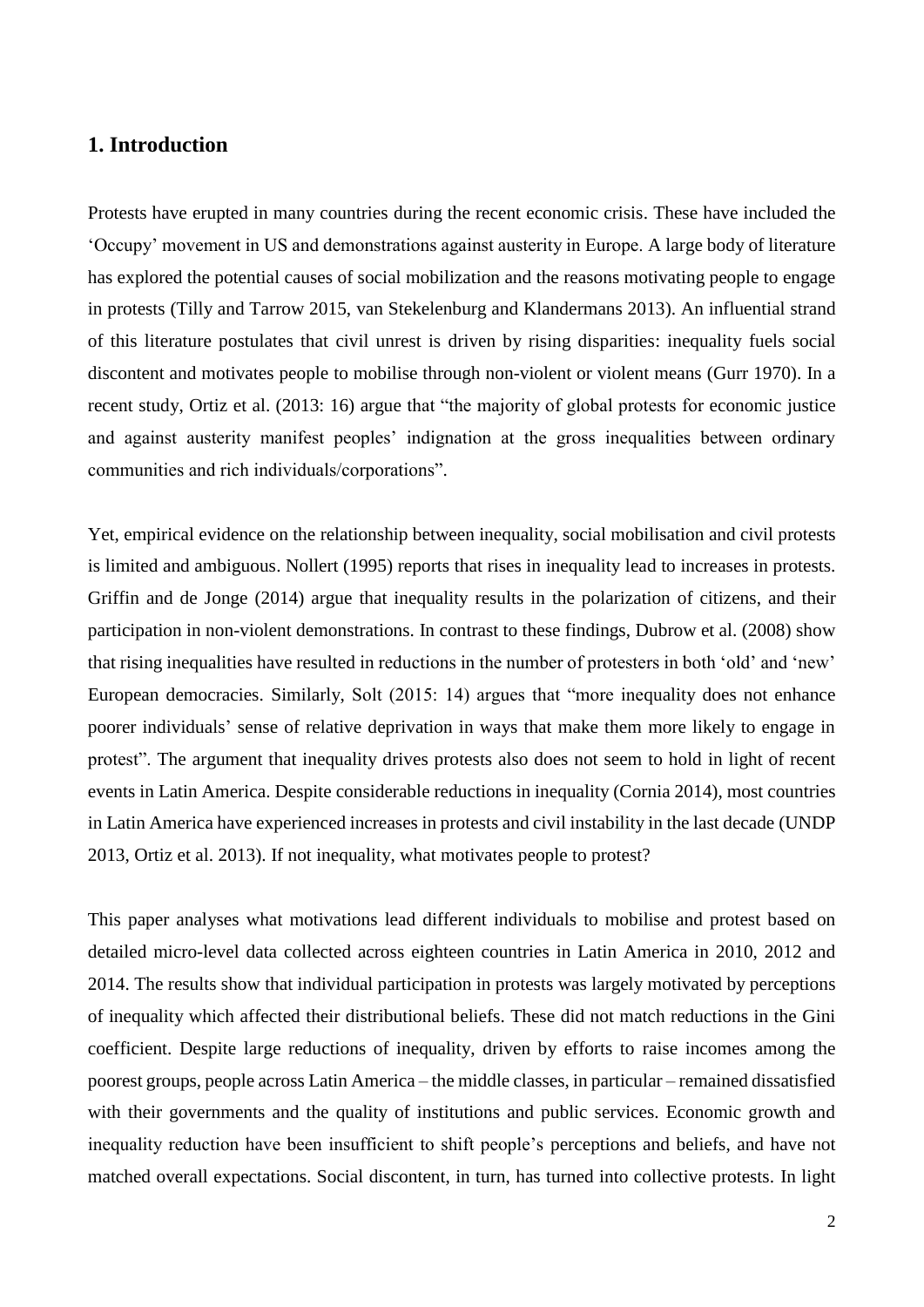of these results, the paper also asks whether there is role for government policy to mitigate the likelihood of civil protests occurring in settings of under-fulfilled expectations. Findings show that while cash transfer policies that alleviated poverty among low-income groups have a negative effect on the probability of protests, there is large scope for better government performance in terms of addressing corruption, and improving the functioning of government institutions and the quality of public services. All these are key factors explaining the mismatch between perceptions of inequality, distributive beliefs and absolute levels of inequality across Latin America, particularly among the protesting middle-classes.

The paper offers two important contributions to the literature on protests and social mobilization. First, it sheds light on the determinants of social mobilization in a region where protests and demonstrations are important ingredients of the policy-making process. A number of scholars have tried to understand the rise of protests in recent years in Latin America. For example, Machado et al. (2009) report that protests are correlated with the quality of political institutions but are unable to identify the motives behind people's mobilisation. Our paper differs from this literature in that it focus on motivations at the individual level that may lead people to mobilise and protest. Second, we contribute to an emerging literature on the importance of perceptions of inequality and distributive beliefs (Genicot and Ray 2014, Gimpelson and Treisman 2015, Niehues 2014, Stekelenburg and Klandermans 2013). We advance this literature by showing not only how perceptions of inequality and distributive beliefs are *formed*, but also their *consequences* in terms of citizen mobilisation and civil protests.

The paper has also important policy implications. Our own previous work has shown that that increases in welfare spending contributed to reduce internal armed conflicts in Latin America (Justino and Martorano, 2016). A growing number of studies has also shown that welfare spending may affect voting behaviour in Latin American countries (Zucco 2013; Nupia 2011; De La O 2013; Manacorda et al. 2011). Yet, there is surprisingly limited empirical research on the relationship between government policy and civil protests. This paper contributes to this area of policy by showing how improvements in the quality of public services may be as important as direct social transfers in reducing the probability of individuals participating in collective protests.

The paper proceeds as follows. The next section examines the rise of protests in recent years in Latin America in light of existing theoretical literature on social mobilisation, and discusses the main theoretical hypothesis proposed in the paper. Section 3 presents the data and the empirical strategy of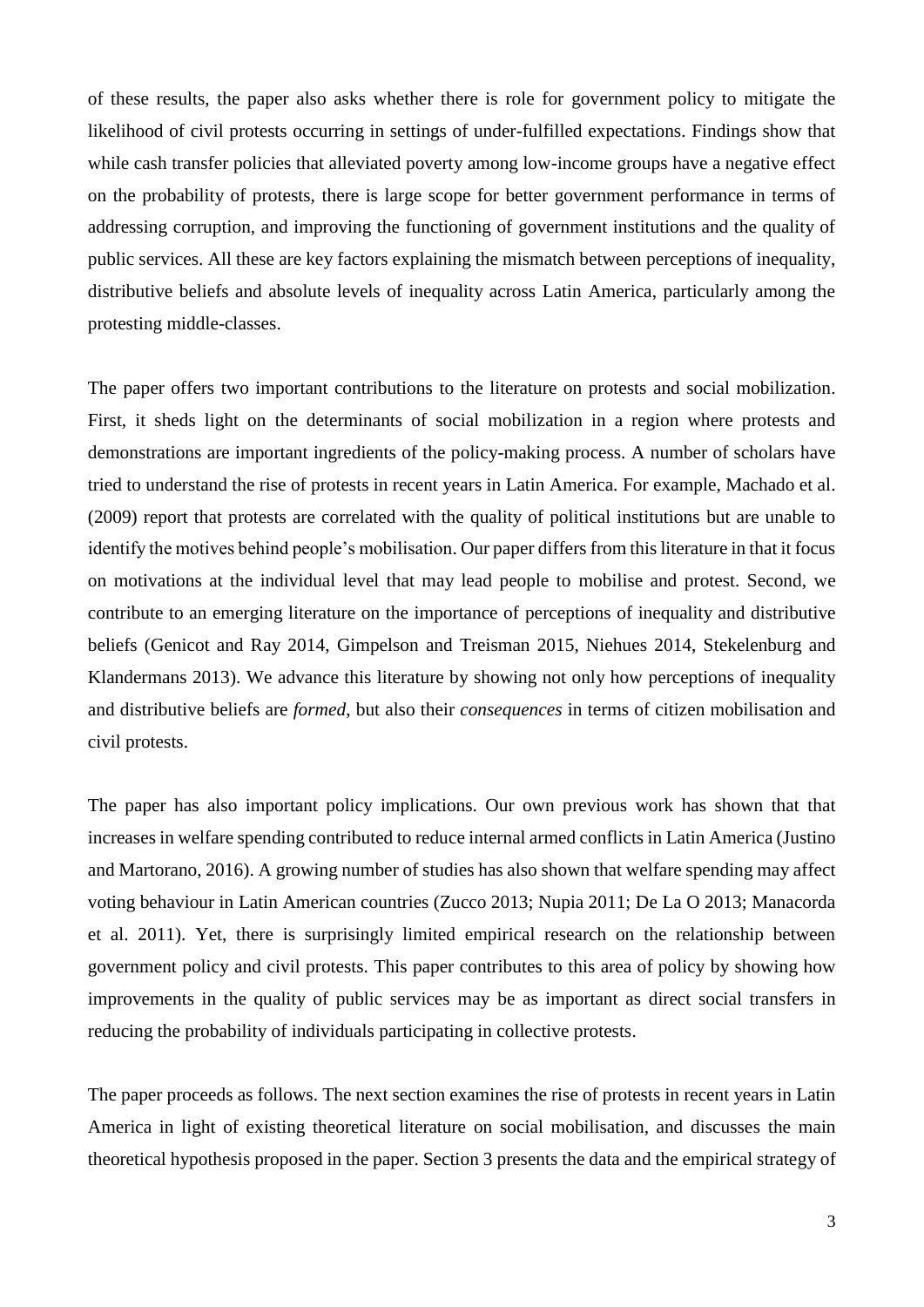the paper. Section 4 discusses the main results. Detailed robustness tests are conducted in section 5. Section 6 concludes the paper.

## **2. Distributive beliefs and protests**

In the most recent study of worldwide protests, Ortiz et al. (2013) report that the Latin America and the Caribbean region experienced the largest incidence of protests between 2006 and mid-2013 (141 protests), with the exception of some high-income countries. Examples are plentiful. In 2013, the streets of Santiago were occupied by large numbers of people demanding a fairer society, even though the Gini coefficient in the country decreased from 51.9 in 2009 to 50.4 in 2013. <sup>1</sup> Chile experienced a wave of persistent student protests in 2011 despite reductions in income inequality (Guzman-Concha 2012). In Brazil, despite substantial and persistent reductions in the Gini coefficient since 1989, protests erupted during the Confederations Cup and the World Cup tournament in 2013 involving more than 1.4 million people (Layton 2014). Over the same period, large demonstrations and protests have been held in cities across other Latin American countries.<sup>2</sup> These findings cast doubts about the accepted positive links between inequality and protests. In fact, available data show a negative correlation between inequality and protests in Latin America in 2010, 2012 and 2014 (Figure 1).



**Figure 1. Gini coefficient and average frequency of protest participation in 18 LAC countries in 2010, 2012 and 2014**

Source: Authors' calculations based on SEDLAC and LAPOP datasets.

**.** 

<sup>&</sup>lt;sup>1</sup> Data from Socio-Economic Database for Latin America and the Caribbean (CEDLAS and The World Bank).

<sup>2</sup> [http://www.theguardian.com/world/2015/mar/22/latin-america-left-tough-times-brazil-argentina-venezuela.](http://www.theguardian.com/world/2015/mar/22/latin-america-left-tough-times-brazil-argentina-venezuela)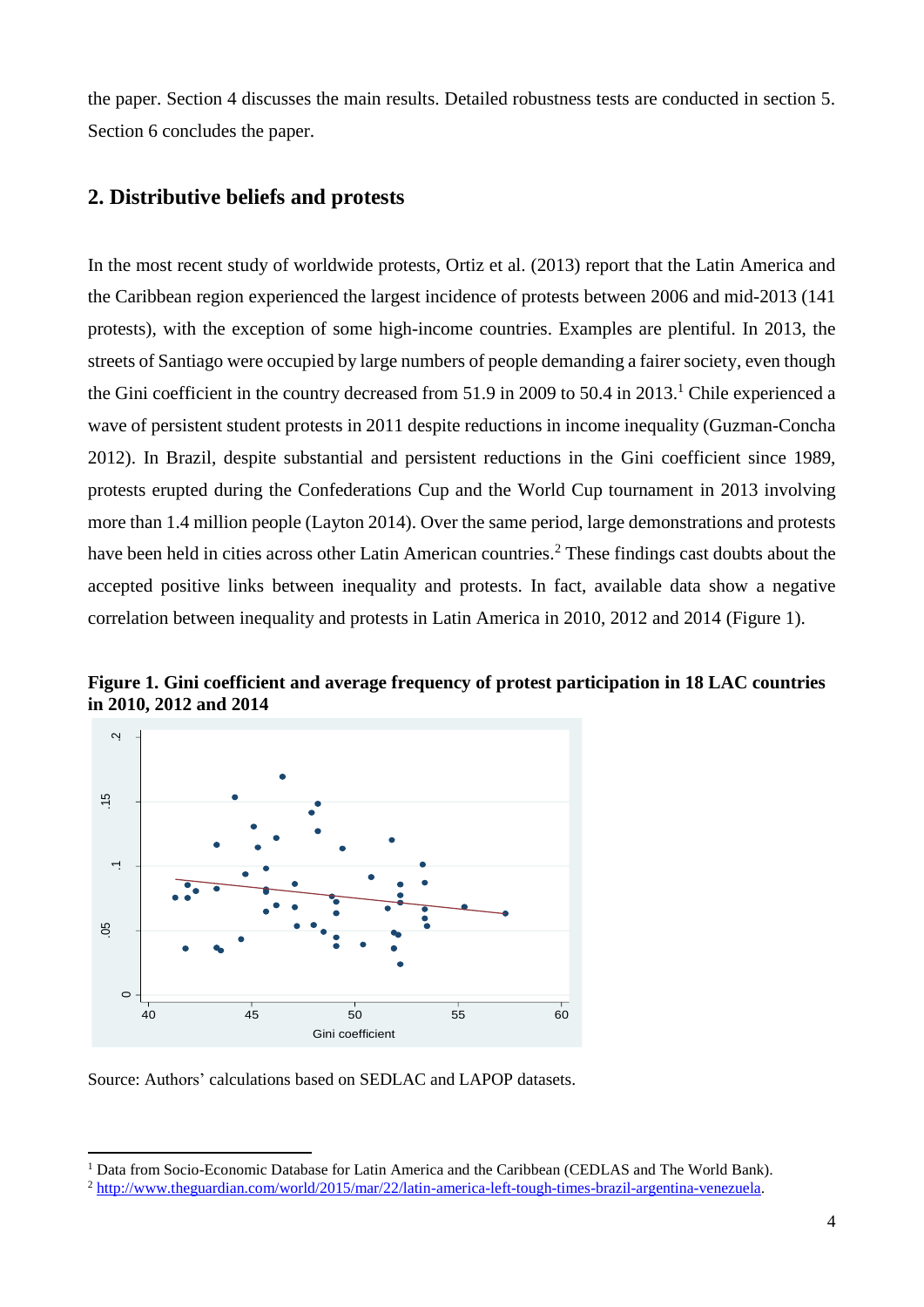The hypothesis that inequality drives protests implicitly assumes that all citizens have access to the same set of information and have the ability to evaluate absolute levels of inequality at any given time. However, people have different perceptions about inequality that affect their distributional beliefs. Their judgments and reactions are therefore likely to be based on own perceptions that may or may not match absolute levels of inequality.

A number of studies has shown that the majority of people are not able to assess their relative position in the income distribution (Brunori 2015, Fernandez-Albertos and Kuo 2013, Gimpelson and Treisman 2015, Cruces, Perez-Truglia, and Tetaz 2013) or to evaluate absolute inequality trends (Chambers, et al. 2013). Some tend to underestimate the true level of inequality (Osberg and Smeeding 2006, Norton and Ariely 2011), while others tend to overestimate it (Chambers et al. 2013). This is because human behaviour is not motivated by objective facts but results from cognitive elaborations based on external perceptions (van Stekelenburg and Klandermans 2013).

There are reasons to believe that people's perceptions of inequality in Latin America are at odds with absolute reductions in levels of inequality. Saad-Filho and Morais (2014) argue that, following the rapid economic growth experienced over the last decade, Latin American countries have become victims of their own success. Perceived forms of social change have not matched the expectations and aspirations of the vast majority of the population, leading to social discontent that eventually erupted into protests. This is in line with Huntington (2006), who argued that processes of modernization may lead to new life standards alongside rising frustration and dissatisfaction when 'transitional societies' are not able to satisfy people's aspirations and expectations. Fukuyama (2015) has also linked recent protests in emerging economies to the inability of their governments to meet the increasing economic and social expectations of the new global middle class. A similar argument has been used to explain the persistence of conflict and violence in India during the last decade of rapid economic growth where "those made to wait unconscionably long for 'trickle-down' – people with dramatically raised but mostly unfulfillable aspirations – have become vulnerable to demagogues promising national regeneration" (Mishra 2014, quoted in Genicot and Ray 2015: 1).

Niehues (2014) shows that there is a strong correlation between perceptions of inequality and preferences for redistribution, even though people are not able to assess actual levels of inequality. This is because the formation of distributive beliefs depends largely on how individuals or social groups perceive their position in society in relation to others (Karandikar et al. 1998, Koszegi and Rabin 2006, Verme et al 2014), which may or may not be related to changes in absolute levels of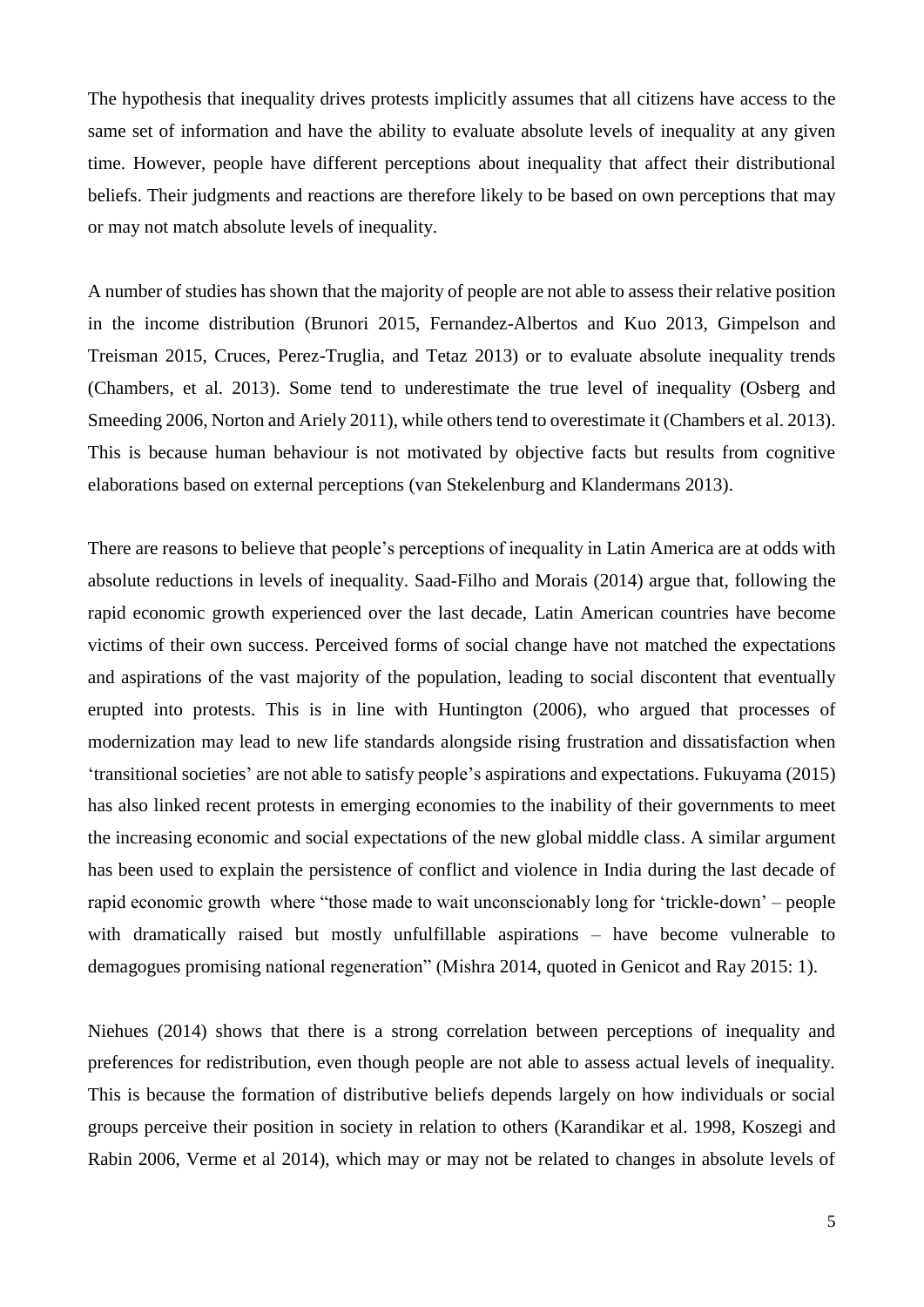inequality. Distributive beliefs may also be related to people's levels of aversion to inequality. The famous tunnel parable of Hirschman and Rothschild (1973) describes how perceptions of inequality are akin to drivers being stuck in a traffic jam. These drivers have two choices when they observe the other lane moving: get upset and move lanes, or stay in their lane in hope that movements in the other cars indicate that their lane will start moving soon too. Individuals may accept certain levels of inequality (and remain in their lane) when they believe that structures within society will allow them to eventually move up the social ladder (Benabou and Ok 2001). However, if individuals do not believe their situation will improve, discontent may rise. For example, Grosfeld and Senik (2010) report that absolute levels of inequality and people`s expectations about their future economic status were positively correlated during the first period of Poland's economic transition. The situation changed after a few years when unfulfilled expectations led to dissatisfaction toward economic and political institutions.

Under these circumstances, individuals may attempt to change policy-making processes using conventional democratic channels such as voting in elections, resorting to increased participation in political parties, write petitions to their political representatives and so forth. However, unfulfilled expectations may also lead to lower trust in formal institutions, particularly when people blame the government for fuelling (perceived) disparities (Fischer and Torgler 2013) or for failing to redistribute resources adequately or provide public goods and services (Shapiro 2002). In this case, social discontent and anger could increase the propensity of individuals and/or groups engaging in protests (Flechtner 2014). For instance, Corcoran et al. (2015) show that perceptions of injustice are correlated with the participation of individuals in different types of social action, ranging from signing petitions to the occupation of buildings and factories. In Chile, Castillo et al. (2015) report that distributive beliefs about the fairness of income distributions have affected individual participation both in elections and in protests.

But protests require mobilisation into collective action, which is dependent on the ability of individuals to coordinate and commit given a set of information constraints (Tarrow 1998). This collective action problem might be in principle solved by forms of social embeddedness and local networks (Gurin et al. 1980, Putnam 1993). In a recent work, Scacco (2008) shows that economic grievance and membership in certain types of neighbourhood level networks explain individual participation in riots in two Nigerian cities. Fukuyama (2015) argues that promoters of the Arab Spring, as well as of protests in Brazil and Turkey, were technology-savvy young people, who make a large use of social media. These factors suggest that the links between inequality and civil unrest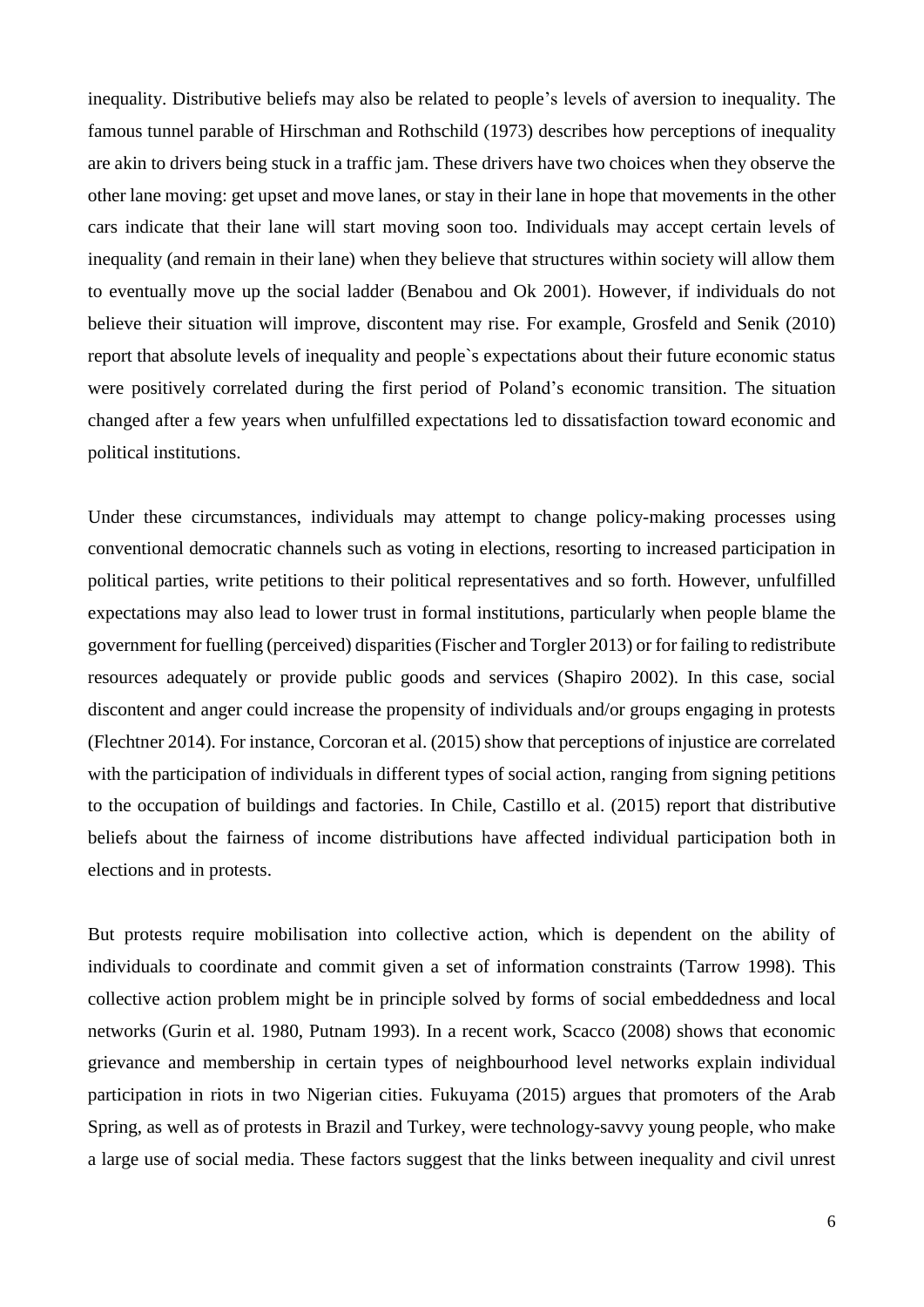are more complex than so far depicted in the literature – an issue we will investigate in detail over the next sections for the case of Latin America.

# **3. Data and empirical strategy**

In this section, we test empirically the relationship between beliefs about distributive justice and civil protests. The empirical analysis is based on three cross-sectional datasets from the Latin American Public Opinion Project (LAPOP) conducted in 2010, 2012 and 2014 for eighteen countries.<sup>3</sup> The surveys are representative of all people of voting age and reports information related to different areas, including economic and political participation. The surveys included 31,671 individuals in 2010, 29,256 in 2012 and 28,889 in 2014. We use these datasets to estimate the following logit model, which pools data from the three waves:

$$
p\_protest_{ijt} = \alpha_0 + \alpha_1 distributive \, beliefs_{ijt} + \alpha_2 Z_{ijt} + \rho_j + \zeta_t + u_{ijt} \qquad (1)
$$

where *i, j* and *t* identify, respectively, individual, country and year. *u<sub>it</sub>* is the idiosyncratic error term. The main dependent variable has the value one if the respondent reported having participated in a demonstration or protest in the 12 months prior to the survey. About 7 per cent of respondents on average reported having participated in a protest in the 12 months prior to each survey wave. They are in general younger, more educated and more likely to be male, single and in employment (or studying) than individuals that did not participate in protests (Table 1).

|                                                                                                                                                         | $0 - 200$ $\mu$ $0 - 200$                  |                                           |
|---------------------------------------------------------------------------------------------------------------------------------------------------------|--------------------------------------------|-------------------------------------------|
|                                                                                                                                                         | Respondents who have not participated in a | Respondents who have participated in a    |
|                                                                                                                                                         | demonstration or protest march during the  | demonstration or protest march during the |
|                                                                                                                                                         | last 12 months                             | last 12 months                            |
| Female                                                                                                                                                  | 0.51                                       | 0.44                                      |
| Age                                                                                                                                                     | 40.04                                      | 37.48                                     |
| Married                                                                                                                                                 | 0.59                                       | 0.54                                      |
| Education (years of)                                                                                                                                    | 9.19                                       | 10.73                                     |
| Worker                                                                                                                                                  | 0.52                                       | 0.60                                      |
| Student                                                                                                                                                 | 0.07                                       | 0.11                                      |
| Ends meet: from 1 - income is good enough<br>for you and you can save from it) to 4 (income<br>is not enough for you and you are having a<br>hard time) | 2.55                                       | 2.48                                      |
| <b>Observations</b>                                                                                                                                     | 60,003 (93%)                               | 4,730 (7%)                                |

Source: Authors' calculations from the LAPOP datasets.

**.** 

<sup>3</sup> Countries are: Argentina, Bolivia, Brazil, Chile, Colombia, Costa Rica, the Dominican Republic, Ecuador, El Salvador, Guatemala, Honduras, Mexico, Nicaragua, Panama, Paraguay, Peru, Uruguay and Venezuela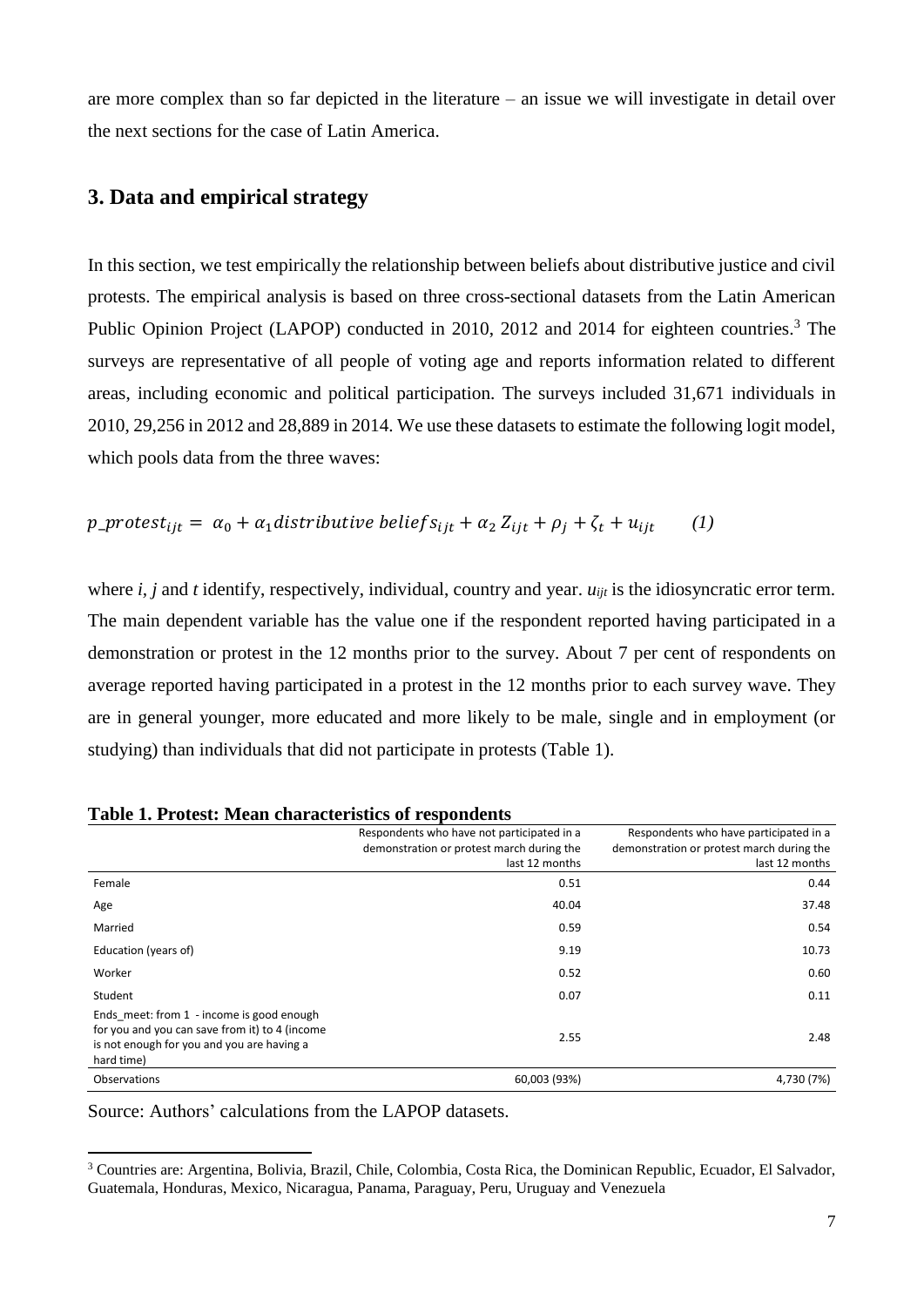The model specifications include also a set of country  $(\rho_i)$  dummies to reduce potential omitted variable biases, while controlling for unobservable factors likely to influence individual participation in protests. We also include a set of year dummies  $(\zeta_t)$  allowing for common shocks among Latin American economies since they are fairly well integrated, especially via trade.

In order to measure distributive beliefs we use the following question: "the [country] government should implement strong policies to reduce income inequality between the rich and the poor. To what extent do you agree or disagree with this statement?". The resulting scale ranges from 1 ('strongly disagree') to 7 ('strongly agree'). We recoded this variable into a binary indicator with value 1 if the respondent strongly believed that the government should act to reduce inequality (the answer was 7), and zero otherwise. Almost one in respondents on average believe that governments should introduce necessary policies to reduce inequality between the rich and the poor (Figure 2).



**Figure 2. Answers to the question on the need of government to reduce inequality**

Source: Authors' calculations based on the LAPOP datasets.

We interpret the 'strongly agree' answer as indicating that the individual believes inequality is a problem in her country. As well documented in the literature (Niehues 2014), individuals that strongly support the need for redistribution are those likely to perceive the level of inequality in their country as too high and unfair. We expect this group of people to be more inclined to engage in protests. Table 2 reports descriptive statistics about the group of people who strongly believe that government should act to reduce inequality, in comparison to other individuals. Differences between the two groups are very small.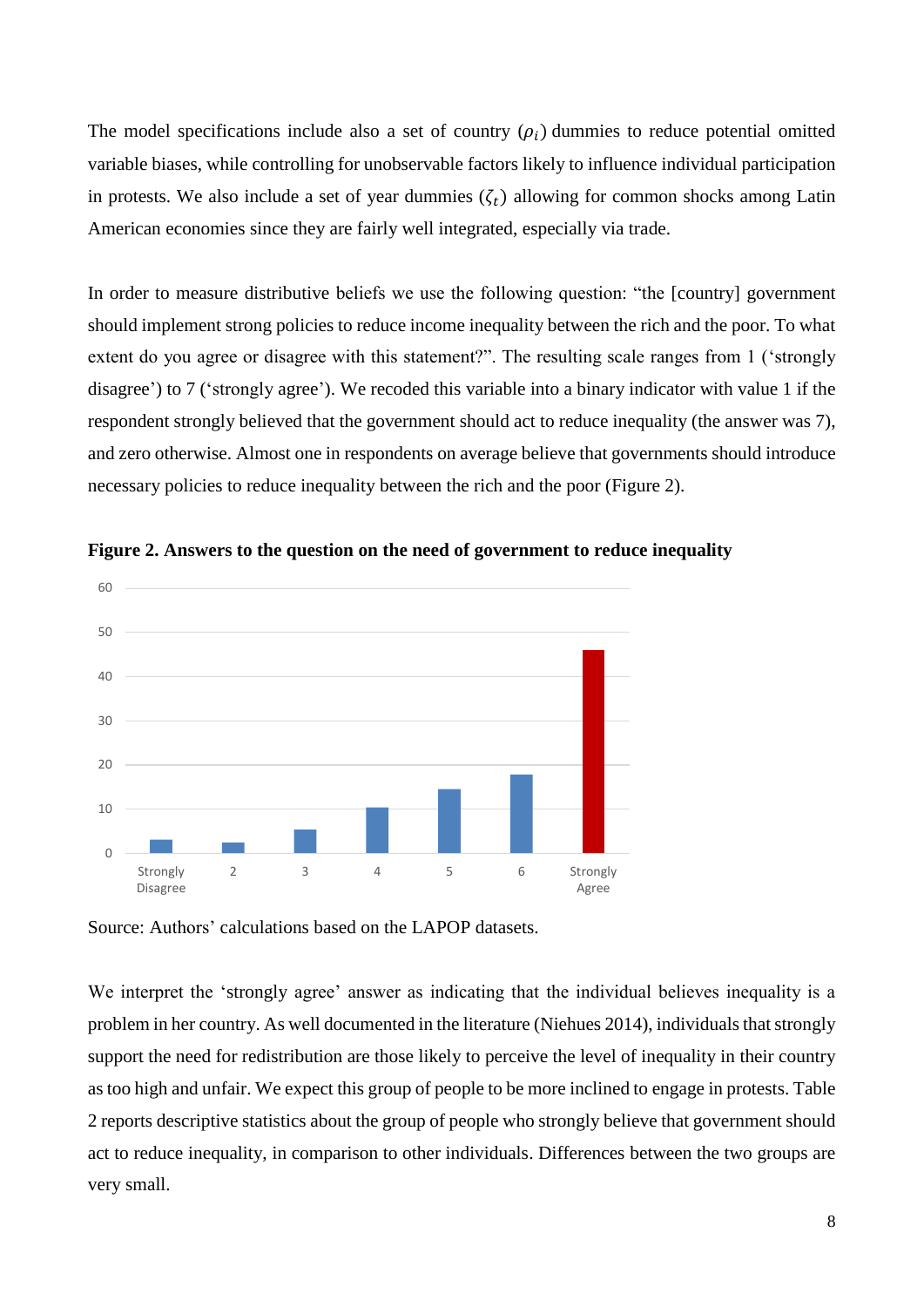|                                                                                                                                                         | Respondents who do not strongly agree<br>with the statement according to<br>government has to do more in order to<br>reduce inequality | Respondents who strongly agree with the<br>statement according to government has<br>to do more in order to reduce inequality |
|---------------------------------------------------------------------------------------------------------------------------------------------------------|----------------------------------------------------------------------------------------------------------------------------------------|------------------------------------------------------------------------------------------------------------------------------|
| Female                                                                                                                                                  | 0.51                                                                                                                                   | 0.51                                                                                                                         |
| Age                                                                                                                                                     | 39.51                                                                                                                                  | 40.24                                                                                                                        |
| Married                                                                                                                                                 | 0.58                                                                                                                                   | 0.59                                                                                                                         |
| Education (years of)                                                                                                                                    | 9.37                                                                                                                                   | 9.25                                                                                                                         |
| Worker                                                                                                                                                  | 0.53                                                                                                                                   | 0.52                                                                                                                         |
| Student                                                                                                                                                 | 0.08                                                                                                                                   | 0.07                                                                                                                         |
| Ends meet: from 1 - income is good<br>enough for you and you can save from it)<br>to 4 (income is not enough for you and<br>you are having a hard time) | 2.52                                                                                                                                   | 2.57                                                                                                                         |

#### **Table 2. Distributive beliefs: Mean characteristics of respondents**

Source: Authors' calculations based on the LAPOP datasets.

Z identifies a set of variables introduced to control for a number of individual characteristics that may affect the probability of an individual joining demonstrations or protests. The first set of controls includes demographic characteristics of the respondents such as age, sex and civil status, since some studies have suggested that men and young people tend to support more demonstrations and civil protests (Olsen 1968, Safa 1990, Huang et al. 2015).

The second group of controls includes information about occupational status and education. We expect workers (through labour unions) and students (through student movements) to engage in demonstrations and protests more than other population groups (Valenzuela 2013). Participation may also be a positive function of the education level of the individual. As argued in Machado et al (2009: 20): "such forms of political participation presuppose some degree of awareness and understanding of the political process that the well-educated are more likely to possess. In this view, the better educated are seen as better informed, more critical and more engaged individuals".

The third set of controls proxies for current economic conditions using information about the ability of people's salary and total household income to cover expenditures. The effect of individual economic conditions on protest participation is a-priori ambiguous. The resource model of McCarthy and Zald (1977) and Tilly (1975) postulates that the availability of enough economic resources is a key condition for social mobilization. Thus, rich people may potentially be more likely to participate in social and political life, as well as in demonstrations (Booth and Seligson 2008). But economic difficulties may also lead to high levels of social discontent, potentially also resulting in stronger participation in protests (Sen 2008). In addition, it is possible that people react not only to current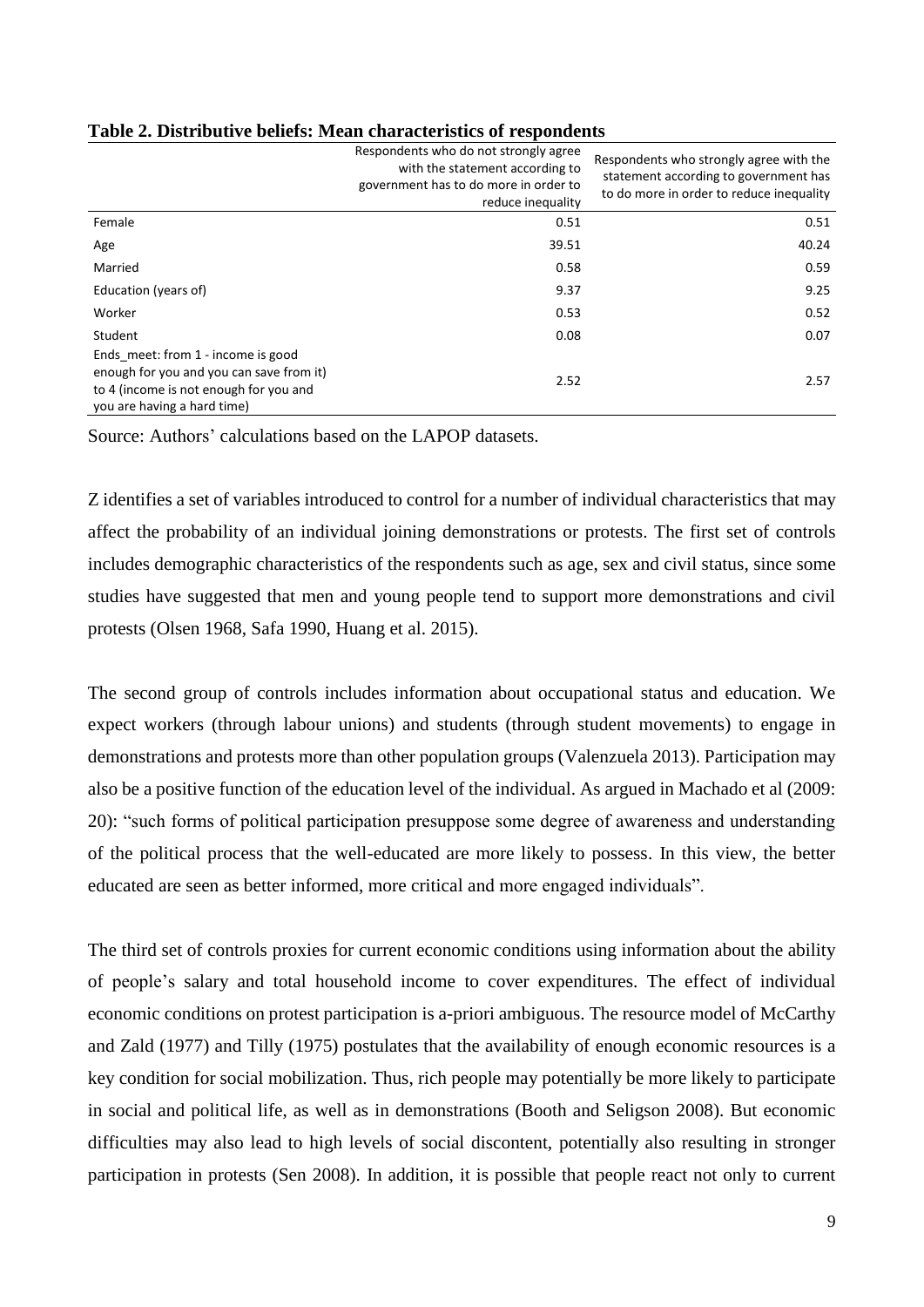economic conditions but also make comparisons between their current conditions and past economic experiences (Shapiro 2002). In particular, an unexpected economic shock, such as the recent economic crisis in 2008, may increase political participation in two different ways (Kern et al. 2015). First, it could affect people directly by increasing individual deprivation (via, for instance, income reductions, assets depreciation and job losses). We measure this individual effect using the following survey question: "Do you think that your economic situation is better than, the same as, or worse than it was 12 months ago?". Second, economic shocks could strengthen feelings of collective deprivation through increases of job insecurity overall and the worsening of general economic conditions. In this case, forces beyond the individual are perceived to be responsible for the downturn (Van Dyke and Soule 2002). We measure this collective effect using the following survey question: "Do you think that the country's current economic situation is better than, the same as or worse than it was 12 months ago?

The fourth group of controls includes measures of political interest, political orientation and trust in state institutions. Political interest is measured using the following question: "How much interest do you have in politics: a lot, some, little or none?". In order to measure political orientation, we use information including in the survey about self-placement on the left-right political axis. Both political interest and ideological orientation play key roles in motivating people to engage in politics and in civil demonstrations and protests. Following the existing literature, our expectation is that people with a higher interest in political issues (Verba et al. 1995) and those of left-orientation (Dalton et al. 2010) are more inclined to engage in protests. Individual participation in protests may also be shaped by views about state institutions. We measure trust in state institutions in two ways. The first uses the following question: "To what extent do you respect the political institutions of [country]?". We expect that those that have lower trust in political institutions to be more likely to engage and participate in demonstrations and protests (Machado et al. 2009). The second measures perceptions of corruption using the following question: "To what extent would you say the current administration combats (fights) government corruption?". The expectation is that people who feel that the government is not doing enough to address corruption may be more inclined to engage in protests (Gingerich 2009).

The fifth set of control variables proxies for social trust and people's participation in local collective organisations. As discussed in section 2, protests require collective action, which in turn might be greatly facilitated by strong social relations and networks (Scacco 2008). We measure the strength of local social relations in two ways. The first uses information on social trust collected using the following question: "And speaking of the people from around here, would you say that people in this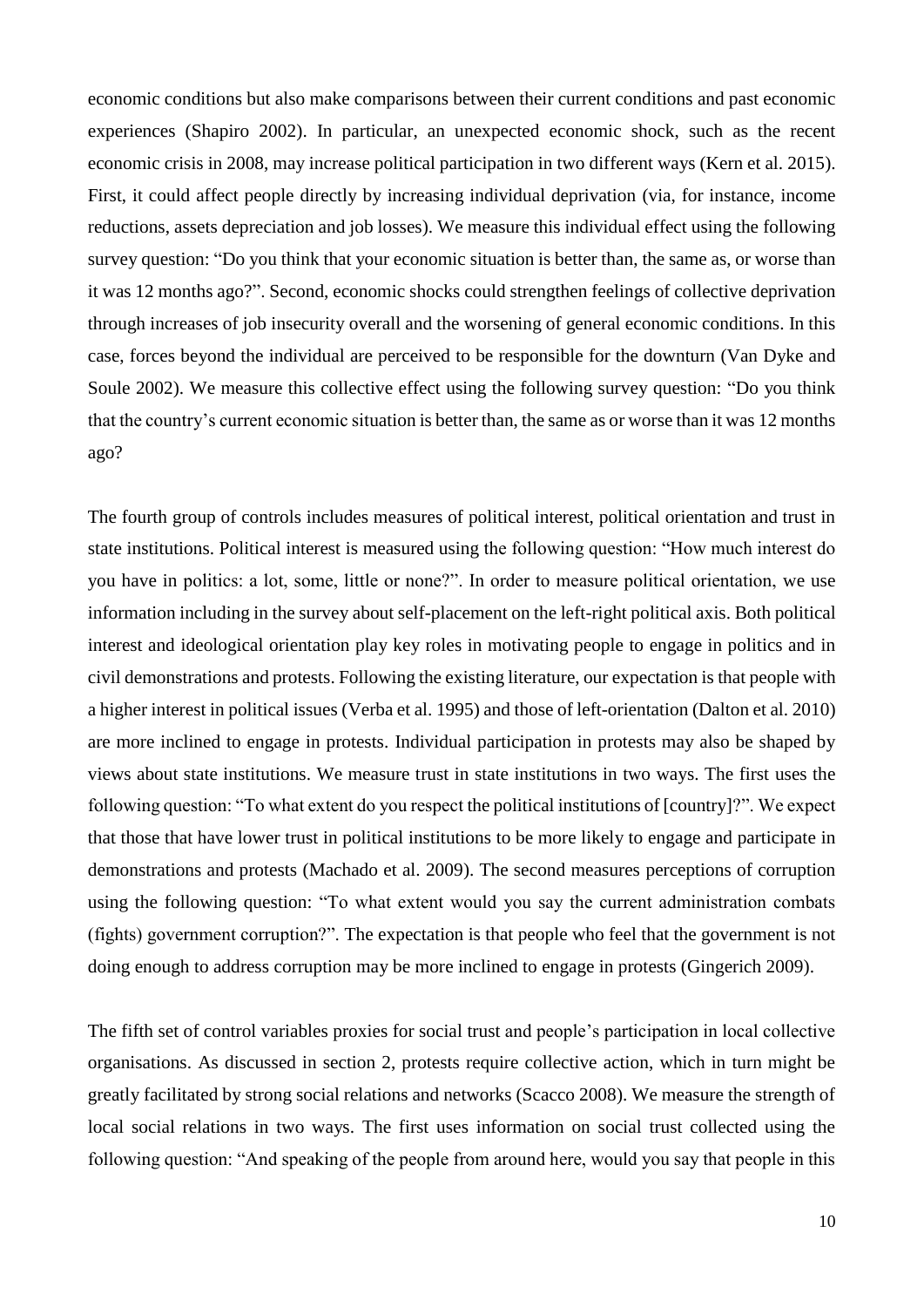community are very trustworthy, somewhat trustworthy, not very trustworthy or untrustworthy?". The second measures direct individual engagement in existing collective organisations such as religious, political and community improvement committees or associational organisations. In this, it is important also to consider the increased relevance of social media in population mobilisation. As explained by Fukuyama (2015), social media has played a central role in recent protests across the world. To proxy for how people are involved in social media we use the following question: "Talking about other things, how often do you use the internet?". Options range from 1 (daily) to 5 (never). We expect that people more involved in social media are also more informed about social and political issues and, hence, more able to participate in protests.

The last set of control variables proxies for the macroeconomic conditions of each country. We include two variables at macro level: GDP per capita (GDPpc) and a proxy for the quality of democracy. Overall, richer societies are less prone to social and political conflicts (Bellinger and Arce, 2011). At the same time, democracy may provide people with more scope to voice their demands and generate a favourable environment for collective political activity (Bellinger and Arce 2011). The data on GDP we use are from the World Development Indicators. The quality of democracy is measured using the Freedom of House indicator, based on information on Political Rights and Civil Liberties obtained from Teorell et al. (2015).

Table 3 reports the variables included in our regressions. Summary statistics and correlations are reported in Table 4.

| <b>Description</b>                                                                                                                    |
|---------------------------------------------------------------------------------------------------------------------------------------|
| 1 if the respondent has participated in a demonstration or protest march during the last 12<br>months                                 |
| 1 if the respondent strongly agree with the statement according to government has to do<br>more in order to reduce inequality         |
| Female=1; male =0                                                                                                                     |
| Age                                                                                                                                   |
| 1 if respondent is married                                                                                                            |
| Years of education                                                                                                                    |
| 1 if respondent works                                                                                                                 |
| 1 if respondent is a student                                                                                                          |
| 1 if national economic conditions worsened                                                                                            |
| 1 if individual economic conditions worsened                                                                                          |
| From 1 (income is good enough for you and you can save from it) to 4 (income is not enough<br>for you and you are having a hard time) |
| From o (none) to $\frac{1}{3}$ (a lot)                                                                                                |
|                                                                                                                                       |

**Table 3. Variable definition, description and data sources**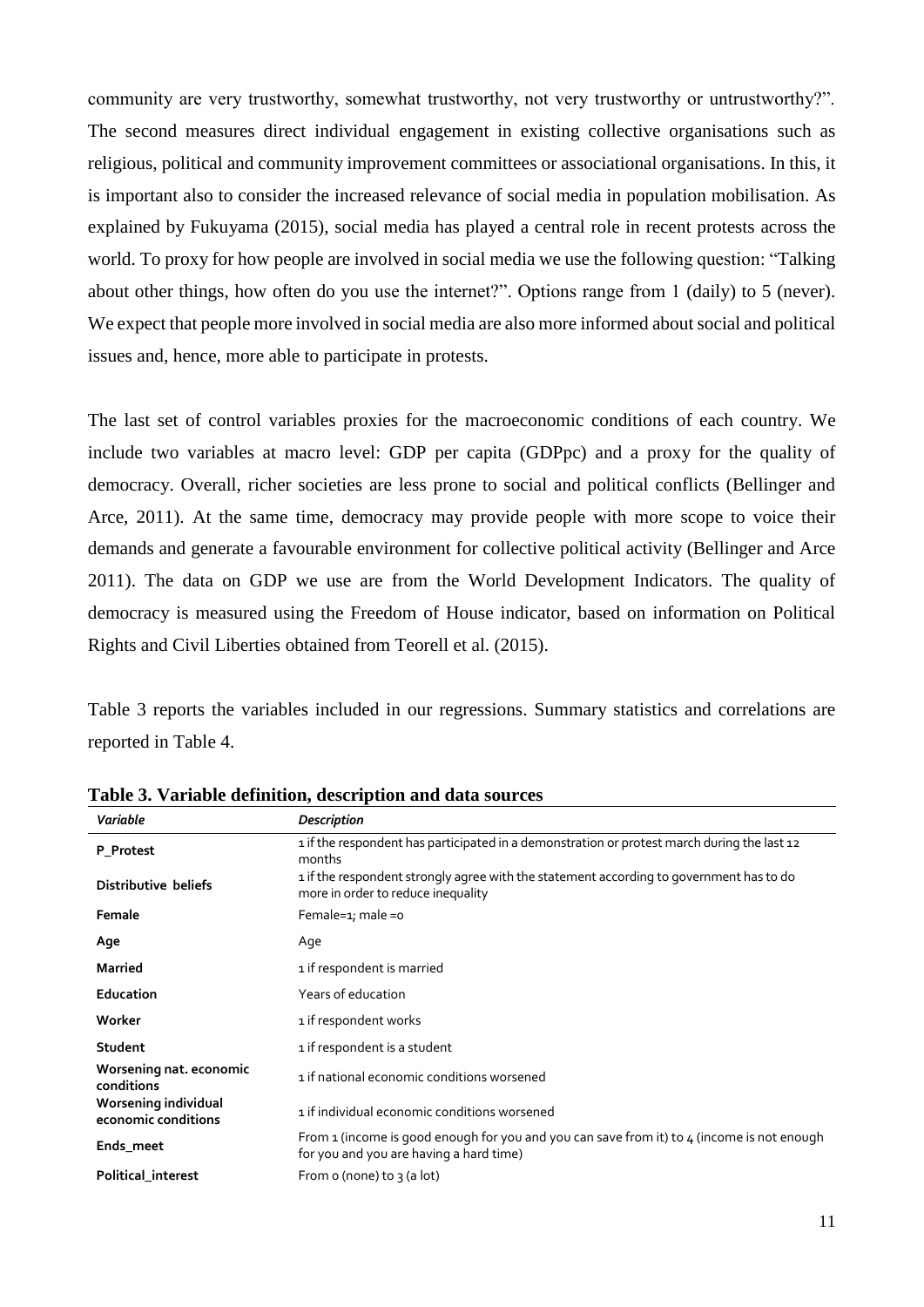| Ideology          | One means left and 10 means right                                 |
|-------------------|-------------------------------------------------------------------|
| Institution trust | Respect to political institution: from 1 to 7 (high respect)      |
| Corruption        | 1 if the government did not do nothing to fight corruption        |
| Social trust      | (1) Very trustworthy to (4) Untrustworthy                         |
| Social networks   | People attend meetings of political organizations once a week     |
| Internet          | How often people use internet: from o (never) to $\mu$ (daily)    |
| GDP pc            | GDP per capita (constant 2005 US\$)                               |
| Democracy         | Quality of democracy ranging from 1 (most free) to 7 (least free) |

Source: Authors' compilation.

# **Table 4. Descriptive statistics**

| Variable       | Obs   | Mean     | Std. Dev. | Min     | Max     |
|----------------|-------|----------|-----------|---------|---------|
|                |       |          |           |         |         |
| Protest        | 89188 | 0.08     | 0.27      | 0.00    | 1.00    |
| redis_high     | 89816 | 0.44     | 0.50      | 0.00    | 1.00    |
| Female         | 89816 | 0.51     | 0.50      | 0.00    | 1.00    |
| Age            | 89510 | 39.87    | 17.26     | 15.00   | 99.00   |
| <b>Married</b> | 89816 | 0.58     | 0.49      | 0.00    | 1.00    |
|                |       |          |           |         |         |
| Ed             | 89412 | 9.32     | 4.50      | 0.00    | 29.00   |
| Worker         | 89816 | 0.52     | 0.50      | 0.00    | 1.00    |
| Student        | 89816 | 0.08     | 0.27      | 0.00    | 1.00    |
| Wnec           | 89816 | 0.38     | 0.48      | 0.00    | 1.00    |
| Wiec           | 89816 | 0.28     | 0.45      | 0.00    | 1.00    |
|                |       |          |           |         |         |
| q1od           | 88210 | 2.54     | 0.83      | 1.00    | 4.00    |
| Ideology       | 72984 | 5.55     | 2.59      | 1.00    | 10.00   |
| int_pol        | 89150 | $1.10\,$ | 0.97      | 0.00    | 3.00    |
| Institutions   | 87388 | 4.65     | 1.81      | 1.00    | 7.00    |
| Corr           | 89816 | 0.18     | 0.38      | 0.00    | 1.00    |
|                |       |          |           |         |         |
| social_trust   | 88091 | 2.19     | 0.90      | 1.00    | 4.00    |
| orgrel         | 89461 | 1.36     | 1.29      | 0.00    | 3.00    |
| orgcom         | 89299 | 0.46     | 0.82      | 0.00    | 3.00    |
| orgpol         | 89028 | 0.22     | 0.60      | 0.00    | 3.00    |
| internet       | 89176 | 1.39     | 1.62      | 0.00    | 4.00    |
|                |       |          |           |         |         |
| <b>GDPc</b>    | 89816 | 4454.38  | 2490.12   | 1176.40 | 9773.20 |
| fred_house     | 89816 | 2.65     | 1.07      | 1.00    | 5.00    |
| Gini           | 89816 | 0.48     | 0.04      | 0.41    | 0.57    |

Source: Authors' calculations based on the LAPOP datasets.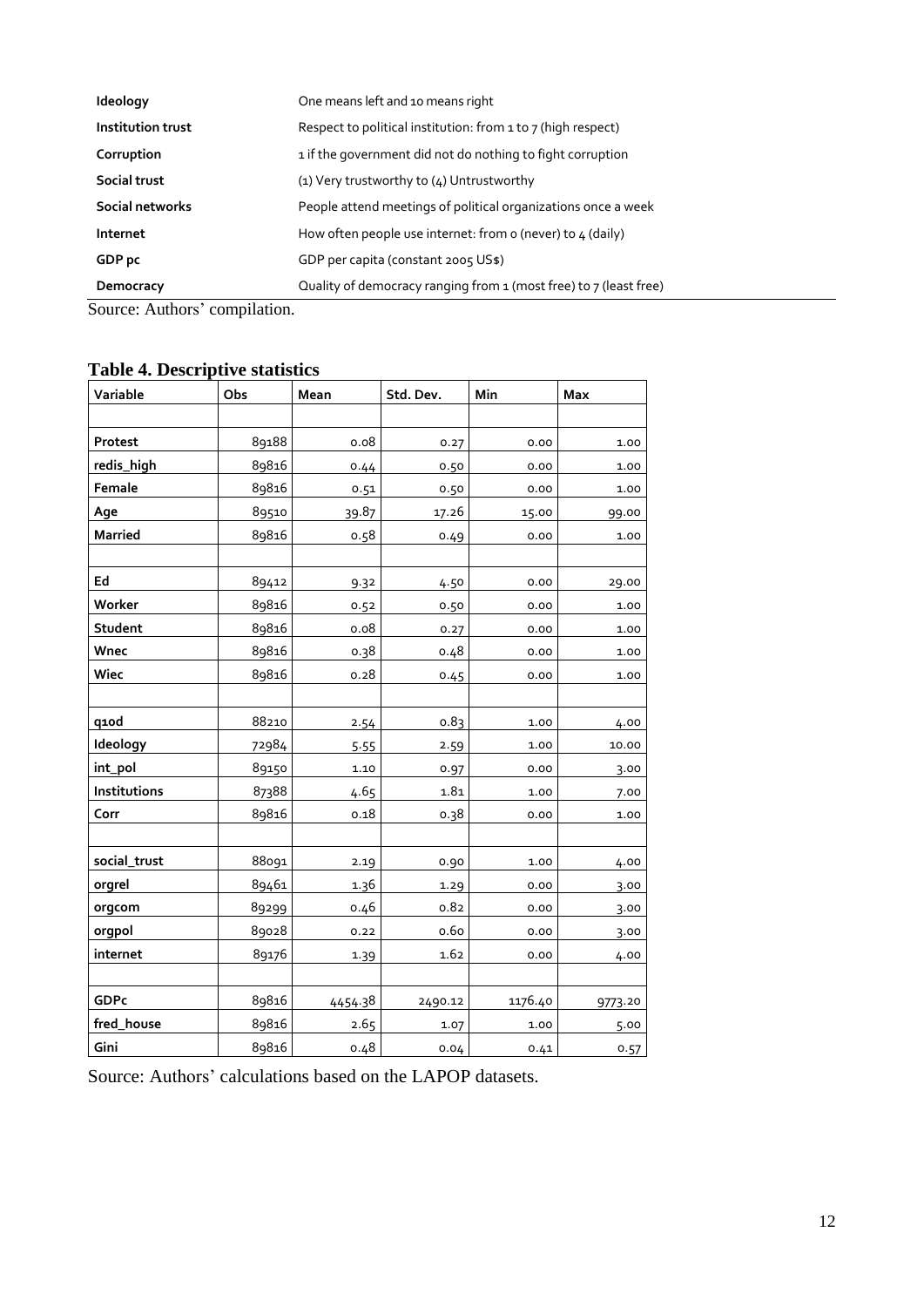## **4. Regression results**

#### **4.1. Distributive beliefs and protests**

Table 5 reports the results of the main empirical model. Each model specification includes the six sets of controls, each introduced separately. The final specification includes both country and year fixed effects. The odds ratios representing distributive beliefs is higher than one and statistically significant in all the different specifications. This result supports our main hypothesis that protests are strongly related to distributive beliefs. As can be seen in Table 5 (column 7), our preferred specification, the probability of an individual engaging in protest activities is 1.2 times higher for people who strongly believe that government should implement policies to reduce income inequality between the rich and the poor. The coefficient of distributive beliefs increases after the inclusion of country dummy variables.

*Demographic profile of protesters*. Women and married people tend to participate less in protests: odds of participating in protest for females and married people are respectively 0.90 and 0.94 (Table 5, column 7). The coefficient for age is small and statistically significant across several specifications, but becomes statistically insignificant after the inclusion of country and time dummies. As expected, employed, students and educated individuals are more likely to participate in civil protests. These results suggest that participants in protests in Latin America are, overall, well integrated within society, rather than at the its margins.

*Economic conditions*. Participation in protests is related to people's perceptions about their current and past economic conditions. In line with the literature discussed in the previous section, people facing economic difficulties tend to engage more in protests (the odds ratio is 1.10 in Table 5, column 7). Those reporting that their economic situation has worsened are more likely to participate in civil protests. It is also interesting to observe that individual decisions to participate in protests are affected by changes in their country's economic conditions. The variable measuring the country's economic condition becomes statistically significant with the inclusion of year fixed effects (Table 5, column 7). As discussed previously, the worsening economic landscape at the country level may be perceived as a result of circumstances that go beyond individual control, thereby provoking frustration and motivating people to participate in protests. These results are in line with those reported by Kern et al. (2015) for European countries during the recent economic crisis.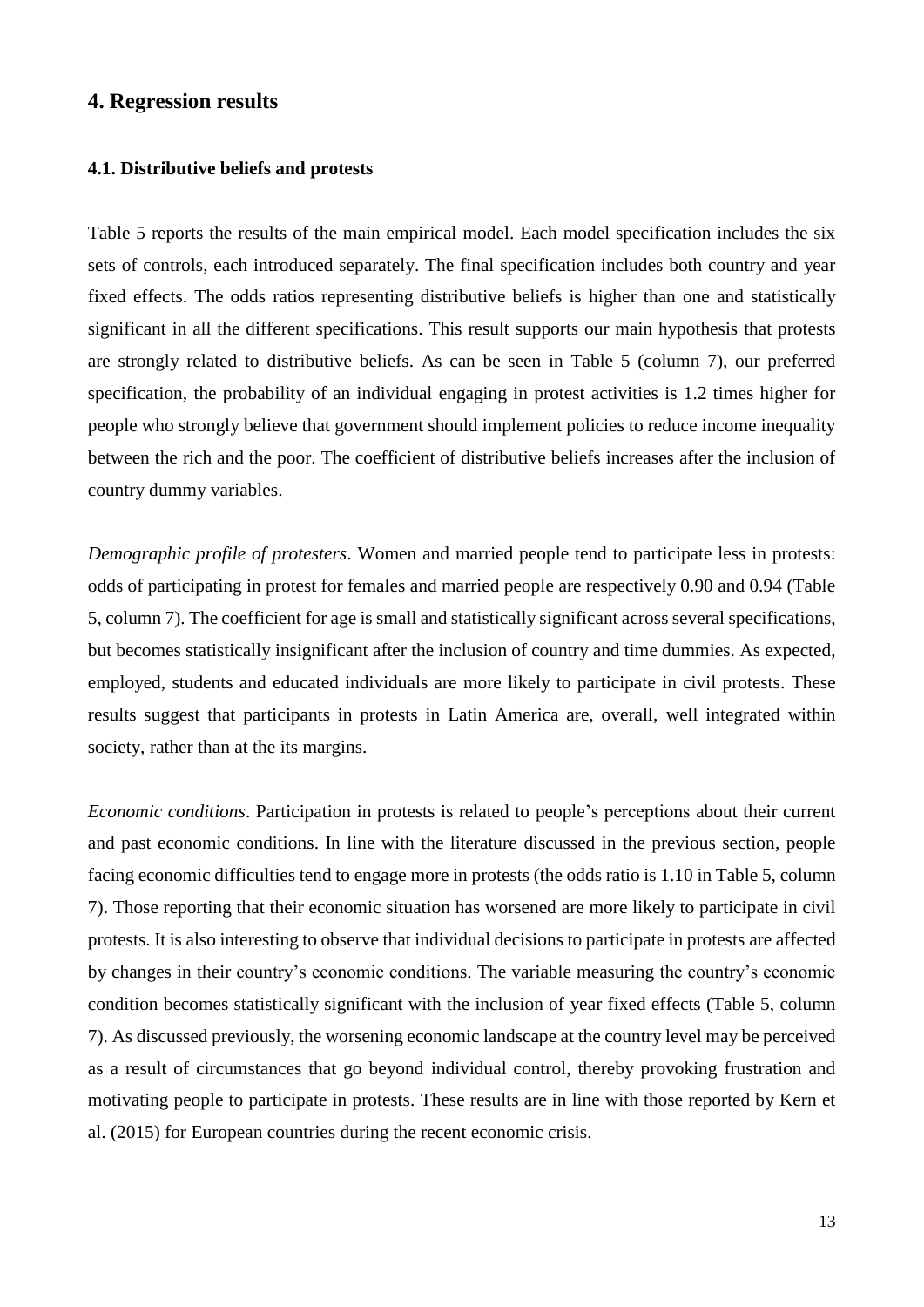*Political engagement*. In line with our prior expectations, individuals that participate in protests display a left-wing political orientation, as well as more interest in politics. They also report less trust in political institutions. The results also show that perceptions of corruption are important factors in explaining why people mobilize into protests. Taken together, these results show that people are more likely to participate in protests when they have an interest in politics, are not satisfied with political institutions and believe that the government is not doing enough to reduce corruption.

*Social relations and networks*. People's mobilization into protests is affected by their levels of social involvement in the wider society. Anger and grievance are necessary but not sufficient conditions to motivate individual participation in protests. Social networks may facilitate social mobilization by helping citizen to coordinate, cooperate and take to the streets. Table 5 shows that individual participation in political and community organizations increases the probability that individuals will engage in social mobilization – transforming individual feelings of anger and frustrating into groupbased action. As expected, participants in protests also tend to use of social media more than other individuals. The coefficients for social trust is not statistically significant.

*Country's context*. Table 5 shows that people tend to protest more in democratic contexts. This results is in line with Bellinger and Arce (2011), who show how the process of democratization in Latin American countries has generated a revitalization of collective political activity. Also in line with prior expectations, individuals living in richer countries are less inclined to protest.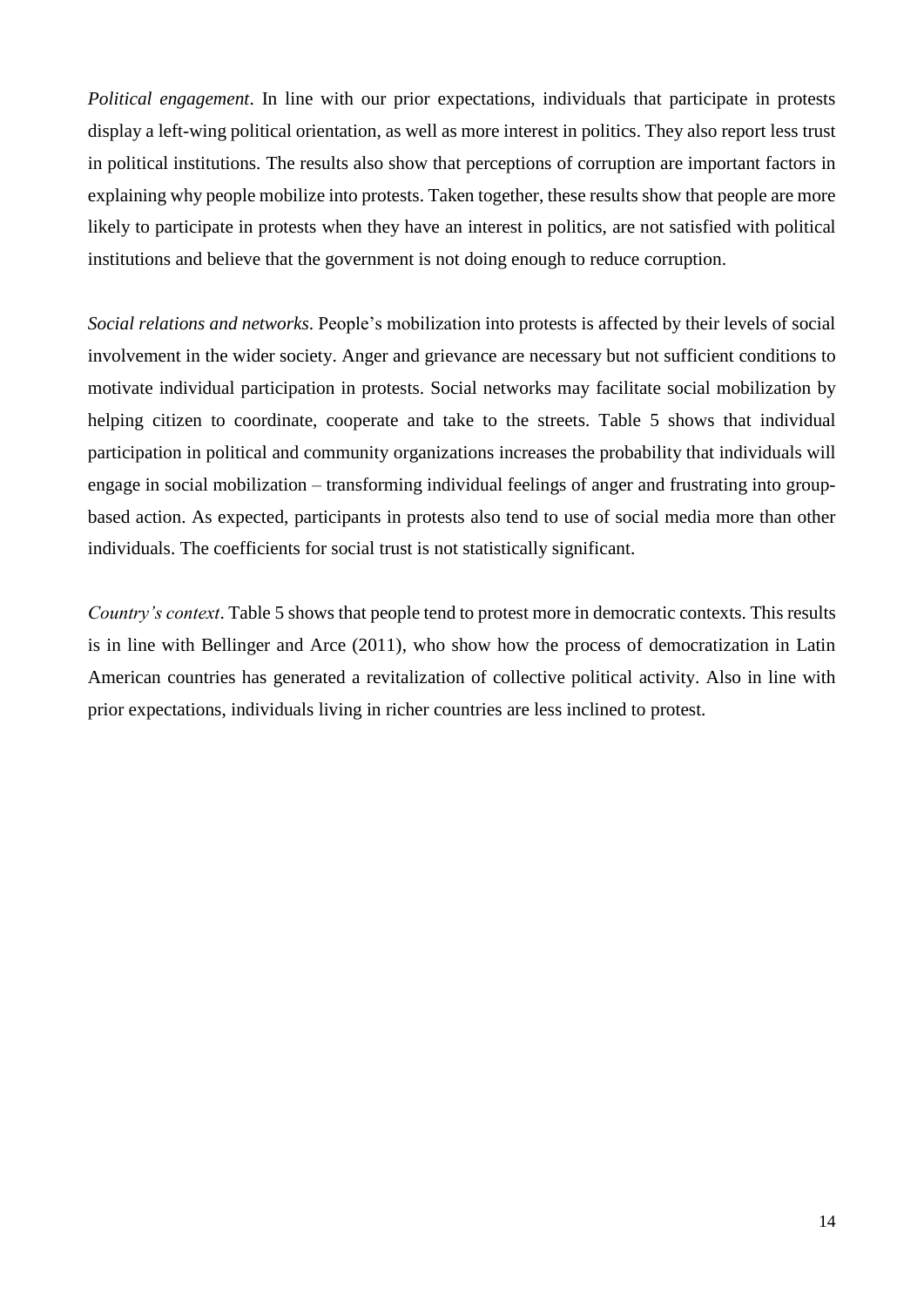| דוט∠                                     |            |            |            |            |                                                                                                                                                                                                                                                                                                                                                                                                                                                                                                                                                                                                                                                                                                                                                                                                                                                                                                            |            |            |
|------------------------------------------|------------|------------|------------|------------|------------------------------------------------------------------------------------------------------------------------------------------------------------------------------------------------------------------------------------------------------------------------------------------------------------------------------------------------------------------------------------------------------------------------------------------------------------------------------------------------------------------------------------------------------------------------------------------------------------------------------------------------------------------------------------------------------------------------------------------------------------------------------------------------------------------------------------------------------------------------------------------------------------|------------|------------|
|                                          | model_1    | model_2    | $model_3$  | model_4    | model_5                                                                                                                                                                                                                                                                                                                                                                                                                                                                                                                                                                                                                                                                                                                                                                                                                                                                                                    | model_6    | model_7    |
| Distributive beliefs                     | $1.194***$ | $1.212***$ | $1.207***$ | $1.140***$ |                                                                                                                                                                                                                                                                                                                                                                                                                                                                                                                                                                                                                                                                                                                                                                                                                                                                                                            |            | $1.166***$ |
|                                          | [0.031]    | [0.032]    | [0.032]    | [0.033]    |                                                                                                                                                                                                                                                                                                                                                                                                                                                                                                                                                                                                                                                                                                                                                                                                                                                                                                            |            | [0.035]    |
| Female                                   | $0.742***$ | $0.826***$ | $0.823***$ | $0.903***$ |                                                                                                                                                                                                                                                                                                                                                                                                                                                                                                                                                                                                                                                                                                                                                                                                                                                                                                            |            | 0.902 ***  |
|                                          | [0.019]    | $[0.023]$  | [0.023]    | $[0.028]$  |                                                                                                                                                                                                                                                                                                                                                                                                                                                                                                                                                                                                                                                                                                                                                                                                                                                                                                            |            | [0.028]    |
|                                          | 0.991***   | 0.998**    | 0.998**    | $0.997***$ | $1.137***$<br>$1.152***$<br>[0.033]<br>[0.034]<br>0.908***<br>$0.921***$<br>[0.028]<br>[0.029]<br>$0.998*$<br>1.000<br>[0.001]<br>[0.001]<br>$0.939**$<br>$0.933**$<br>[0.029]<br>[0.029]<br>$1.043***$<br>$1.043***$<br>[0.004]<br>[0.004]<br>$1.330***$<br>$1.319***$<br>[0.047]<br>[0.047]<br>$1.502***$<br>[0.089]<br>[0.086]<br>1.019<br>1.027<br>[0.035]<br>[0.035]<br>$1.083**$<br>$1.071*$<br>[0.040]<br>[0.040]<br>$1.066***$<br>[0.020]<br>[0.020]<br>0.931***<br>[0.005]<br>[0.005]<br>$1.546***$<br>$1.549***$<br>[0.023]<br>$[0.023]$<br>$0.940***$<br>$0.939***$<br>[0.008]<br>[0.008]<br>$1.238***$<br>$1.262***$<br>[0.048]<br>[0.047]<br>$1.028*$<br>1.024<br>[0.017]<br>[0.017]<br>2.382***<br>2.310***<br>$[0.117]$<br>[0.114]<br>$1.062***$<br>$1.094***$<br>[0.011]<br>[0.012]<br>$0.917***$<br>$[0.007]$<br>$0.957***$<br>[0.015]<br>$0.037***$<br>[0.004]<br>$[0.007]$<br>no<br>yes |            | 0.999      |
| Age                                      |            |            |            |            |                                                                                                                                                                                                                                                                                                                                                                                                                                                                                                                                                                                                                                                                                                                                                                                                                                                                                                            |            |            |
|                                          | [0.001]    | [0.001]    | [0.001]    | [0.001]    |                                                                                                                                                                                                                                                                                                                                                                                                                                                                                                                                                                                                                                                                                                                                                                                                                                                                                                            |            | [0.001]    |
| Married                                  | $0.891***$ | 0.938**    | $0.933**$  | 0.926**    |                                                                                                                                                                                                                                                                                                                                                                                                                                                                                                                                                                                                                                                                                                                                                                                                                                                                                                            |            | $0.942*$   |
|                                          | $[0.023]$  | $[0.026]$  | $[0.026]$  | $[0.028]$  |                                                                                                                                                                                                                                                                                                                                                                                                                                                                                                                                                                                                                                                                                                                                                                                                                                                                                                            |            | [0.029]    |
| Education                                |            | $1.070***$ | $1.075***$ | $1.053***$ |                                                                                                                                                                                                                                                                                                                                                                                                                                                                                                                                                                                                                                                                                                                                                                                                                                                                                                            |            | $1.030***$ |
|                                          |            | $[0.004]$  | [0.004]    | [0.004]    |                                                                                                                                                                                                                                                                                                                                                                                                                                                                                                                                                                                                                                                                                                                                                                                                                                                                                                            |            | [0.005]    |
| Worker                                   |            | $1.368***$ | $1.379***$ | $1.347***$ |                                                                                                                                                                                                                                                                                                                                                                                                                                                                                                                                                                                                                                                                                                                                                                                                                                                                                                            |            | $1.236***$ |
|                                          |            | [0.044]    | [0.045]    | [0.047]    |                                                                                                                                                                                                                                                                                                                                                                                                                                                                                                                                                                                                                                                                                                                                                                                                                                                                                                            |            | [0.045]    |
| Student                                  |            | $1.495***$ | $1.560***$ | $1.535***$ |                                                                                                                                                                                                                                                                                                                                                                                                                                                                                                                                                                                                                                                                                                                                                                                                                                                                                                            | $1.454***$ | $1.358***$ |
|                                          |            | [0.080]    | [0.084]    | [0.090]    |                                                                                                                                                                                                                                                                                                                                                                                                                                                                                                                                                                                                                                                                                                                                                                                                                                                                                                            |            | [0.082]    |
| Worsening national economic conditions   |            |            | 1.036      | 1.022      |                                                                                                                                                                                                                                                                                                                                                                                                                                                                                                                                                                                                                                                                                                                                                                                                                                                                                                            |            | $1.095***$ |
|                                          |            |            | [0.031]    | [0.034]    |                                                                                                                                                                                                                                                                                                                                                                                                                                                                                                                                                                                                                                                                                                                                                                                                                                                                                                            |            | [0.038]    |
| Worsening individual economic conditions |            |            | $1.109***$ | $1.070*$   |                                                                                                                                                                                                                                                                                                                                                                                                                                                                                                                                                                                                                                                                                                                                                                                                                                                                                                            |            | $1.142***$ |
|                                          |            |            | [0.037]    | [0.039]    |                                                                                                                                                                                                                                                                                                                                                                                                                                                                                                                                                                                                                                                                                                                                                                                                                                                                                                            |            | [0.043]    |
| Ends meet                                |            |            | $1.052***$ | $1.057***$ |                                                                                                                                                                                                                                                                                                                                                                                                                                                                                                                                                                                                                                                                                                                                                                                                                                                                                                            | $1.064***$ | $1.095***$ |
|                                          |            |            | [0.018]    | $[0.020]$  |                                                                                                                                                                                                                                                                                                                                                                                                                                                                                                                                                                                                                                                                                                                                                                                                                                                                                                            |            | $[0.021]$  |
| Ideology                                 |            |            |            | 0.928***   |                                                                                                                                                                                                                                                                                                                                                                                                                                                                                                                                                                                                                                                                                                                                                                                                                                                                                                            | 0.931***   | 0.928***   |
|                                          |            |            |            | [0.005]    |                                                                                                                                                                                                                                                                                                                                                                                                                                                                                                                                                                                                                                                                                                                                                                                                                                                                                                            |            | [0.006]    |
| Political intersts                       |            |            |            | $1.608***$ |                                                                                                                                                                                                                                                                                                                                                                                                                                                                                                                                                                                                                                                                                                                                                                                                                                                                                                            |            | $1.572***$ |
|                                          |            |            |            | $[0.024]$  |                                                                                                                                                                                                                                                                                                                                                                                                                                                                                                                                                                                                                                                                                                                                                                                                                                                                                                            |            | $[0.024]$  |
| Institution trust                        |            |            |            | $0.941***$ |                                                                                                                                                                                                                                                                                                                                                                                                                                                                                                                                                                                                                                                                                                                                                                                                                                                                                                            |            | 0.951***   |
|                                          |            |            |            | [0.008]    |                                                                                                                                                                                                                                                                                                                                                                                                                                                                                                                                                                                                                                                                                                                                                                                                                                                                                                            |            | [0.008]    |
| Corruption                               |            |            |            | $1.261***$ |                                                                                                                                                                                                                                                                                                                                                                                                                                                                                                                                                                                                                                                                                                                                                                                                                                                                                                            |            | $1.248***$ |
|                                          |            |            |            | $[0.047]$  |                                                                                                                                                                                                                                                                                                                                                                                                                                                                                                                                                                                                                                                                                                                                                                                                                                                                                                            |            | [0.049]    |
| Social trust                             |            |            |            |            |                                                                                                                                                                                                                                                                                                                                                                                                                                                                                                                                                                                                                                                                                                                                                                                                                                                                                                            |            | 1.006      |
|                                          |            |            |            |            |                                                                                                                                                                                                                                                                                                                                                                                                                                                                                                                                                                                                                                                                                                                                                                                                                                                                                                            |            |            |
|                                          |            |            |            |            |                                                                                                                                                                                                                                                                                                                                                                                                                                                                                                                                                                                                                                                                                                                                                                                                                                                                                                            |            | [0.017]    |
| Social networks                          |            |            |            |            |                                                                                                                                                                                                                                                                                                                                                                                                                                                                                                                                                                                                                                                                                                                                                                                                                                                                                                            |            | $2.425***$ |
|                                          |            |            |            |            |                                                                                                                                                                                                                                                                                                                                                                                                                                                                                                                                                                                                                                                                                                                                                                                                                                                                                                            |            | [0.123]    |
| Internet                                 |            |            |            |            |                                                                                                                                                                                                                                                                                                                                                                                                                                                                                                                                                                                                                                                                                                                                                                                                                                                                                                            |            | $1.107***$ |
|                                          |            |            |            |            |                                                                                                                                                                                                                                                                                                                                                                                                                                                                                                                                                                                                                                                                                                                                                                                                                                                                                                            |            | [0.012]    |
| Gdp pc                                   |            |            |            |            |                                                                                                                                                                                                                                                                                                                                                                                                                                                                                                                                                                                                                                                                                                                                                                                                                                                                                                            |            | $0.874***$ |
|                                          |            |            |            |            |                                                                                                                                                                                                                                                                                                                                                                                                                                                                                                                                                                                                                                                                                                                                                                                                                                                                                                            |            | [0.039]    |
| Democracy                                |            |            |            |            |                                                                                                                                                                                                                                                                                                                                                                                                                                                                                                                                                                                                                                                                                                                                                                                                                                                                                                            |            | 1.362***   |
|                                          |            |            |            |            |                                                                                                                                                                                                                                                                                                                                                                                                                                                                                                                                                                                                                                                                                                                                                                                                                                                                                                            |            | [0.124]    |
| Constant                                 | $0.141***$ | $0.040***$ | $0.032***$ | $0.043***$ |                                                                                                                                                                                                                                                                                                                                                                                                                                                                                                                                                                                                                                                                                                                                                                                                                                                                                                            | $0.055***$ | $0.026***$ |
|                                          | [0.005]    | [0.003]    | [0.003]    | [0.005]    |                                                                                                                                                                                                                                                                                                                                                                                                                                                                                                                                                                                                                                                                                                                                                                                                                                                                                                            |            | $[0.007]$  |
| Country dummies                          | No         | no         | No         | no         |                                                                                                                                                                                                                                                                                                                                                                                                                                                                                                                                                                                                                                                                                                                                                                                                                                                                                                            |            | Yes        |
| Year Dummies                             | No         | no         | No         | no         | no                                                                                                                                                                                                                                                                                                                                                                                                                                                                                                                                                                                                                                                                                                                                                                                                                                                                                                         | no         | Yes        |
| Observations                             | 88,892     | 88,549     | 87,036     | 69,490     | 68,088                                                                                                                                                                                                                                                                                                                                                                                                                                                                                                                                                                                                                                                                                                                                                                                                                                                                                                     | 68,088     | 68,088     |

| Table 5. Determinants of individual participation in protests in Latin America 2010, 2012, |  |
|--------------------------------------------------------------------------------------------|--|
| 2014                                                                                       |  |

Notes: Robust standard errors in brackets\*\*\* p<0.01, \*\* p<0.05, \* p<0.1.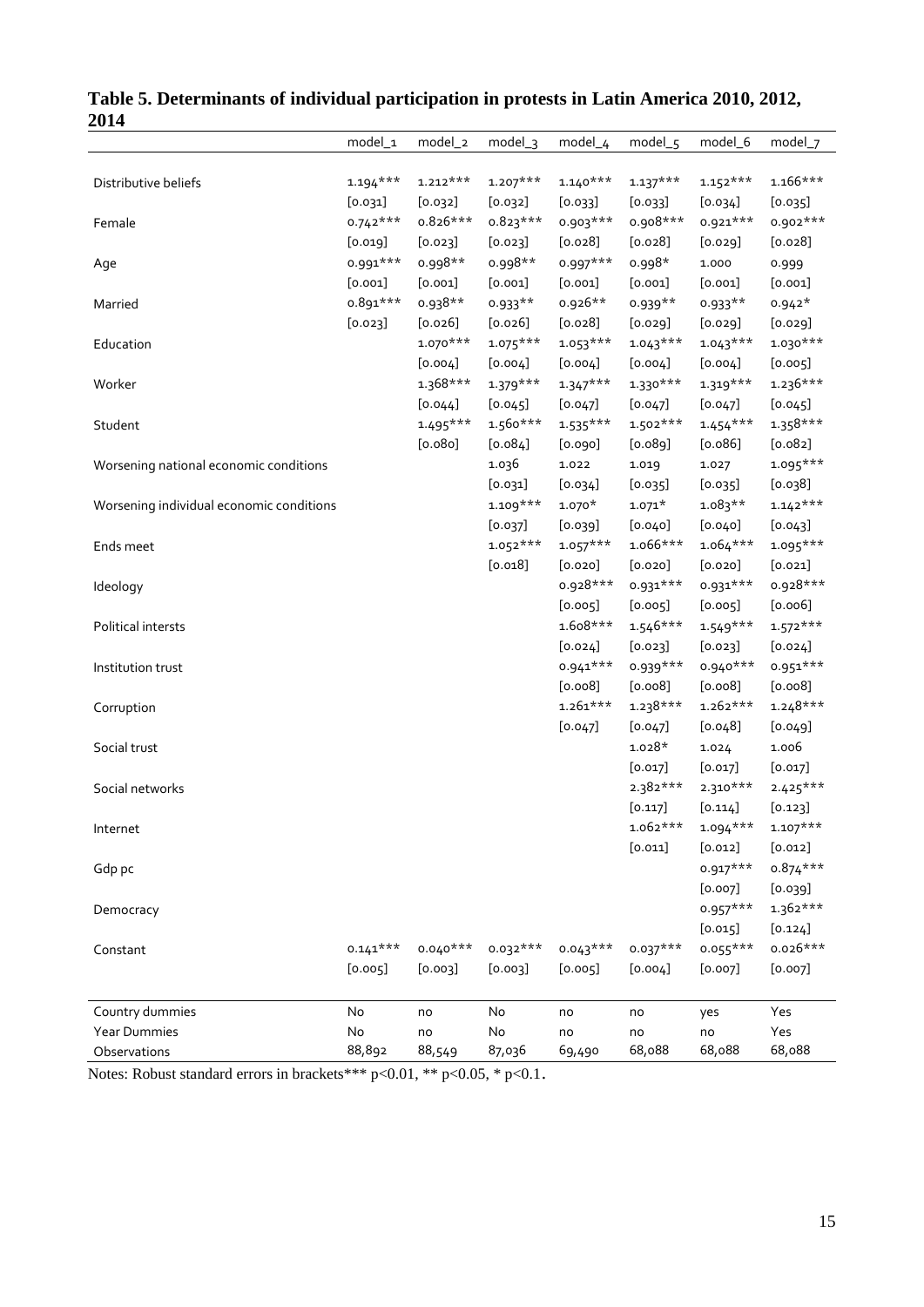#### **4.2. Do absolute levels of inequality explain protests?**

An influential body of theoretical literature has argued that rising disparities fuel social discontent and motivate people to protest. In this section, we compare this prediction with our results above. In order to do so, we extend the previous model to include Gini coefficient data extracted from the Socio-Economic Database for Latin America and the Caribbean (SEDLAC) (CEDLAS and the World Bank).<sup>4</sup> Gini coefficients were computed following a standardized approach based on information from national household surveys.

Table 6 (column 2 and 3) reports the regression results showing that the Gini coefficient is not statistically significant in any of the specifications. This result is in contrast with the existing theoretical literature and confirms our initial hypothesis that distributive beliefs have a stronger explanatory power for why people protests than objectives measures of inequality. There are almost no differences in the results for the other variables between the three model specifications.

#### **4.3. Does government policy matter?**

This section expands the empirical analysis above by taking into consideration the role of government policy as an explanation for why people protest. We examine in particular the quality of public services and the implementation of social protection programs. Existing studies suggest that fiscal policy could be used both to gain support and legitimation among some population groups and to reduce inequality. Redistribution could potentially lower societal grievances and reduce protests in two ways. First, it might affect living conditions, thereby reducing inequality and social discontent. Second, redistribution may influence attitudes and the voting choices of the median voter by increasing support for government institutions – a crucial factor in processes of democratic consolidation – as credibility and compliance tend to increase when the government demonstrates to care about people's living conditions.

However, redistribution has economic as well as political costs. In order to finance social protection programs targeted at the poorest, governments have to increase taxes. Middle classes may accept to pay more taxes if spending adequately represents their preferences in terms of production and provision of public goods. In this way, "payment of taxes and provision of public services can be

 $\overline{a}$ 

<sup>4</sup> SEDLAC data are available at: [http://sedlac.econo.unlp.edu.ar/eng/.](http://sedlac.econo.unlp.edu.ar/eng/)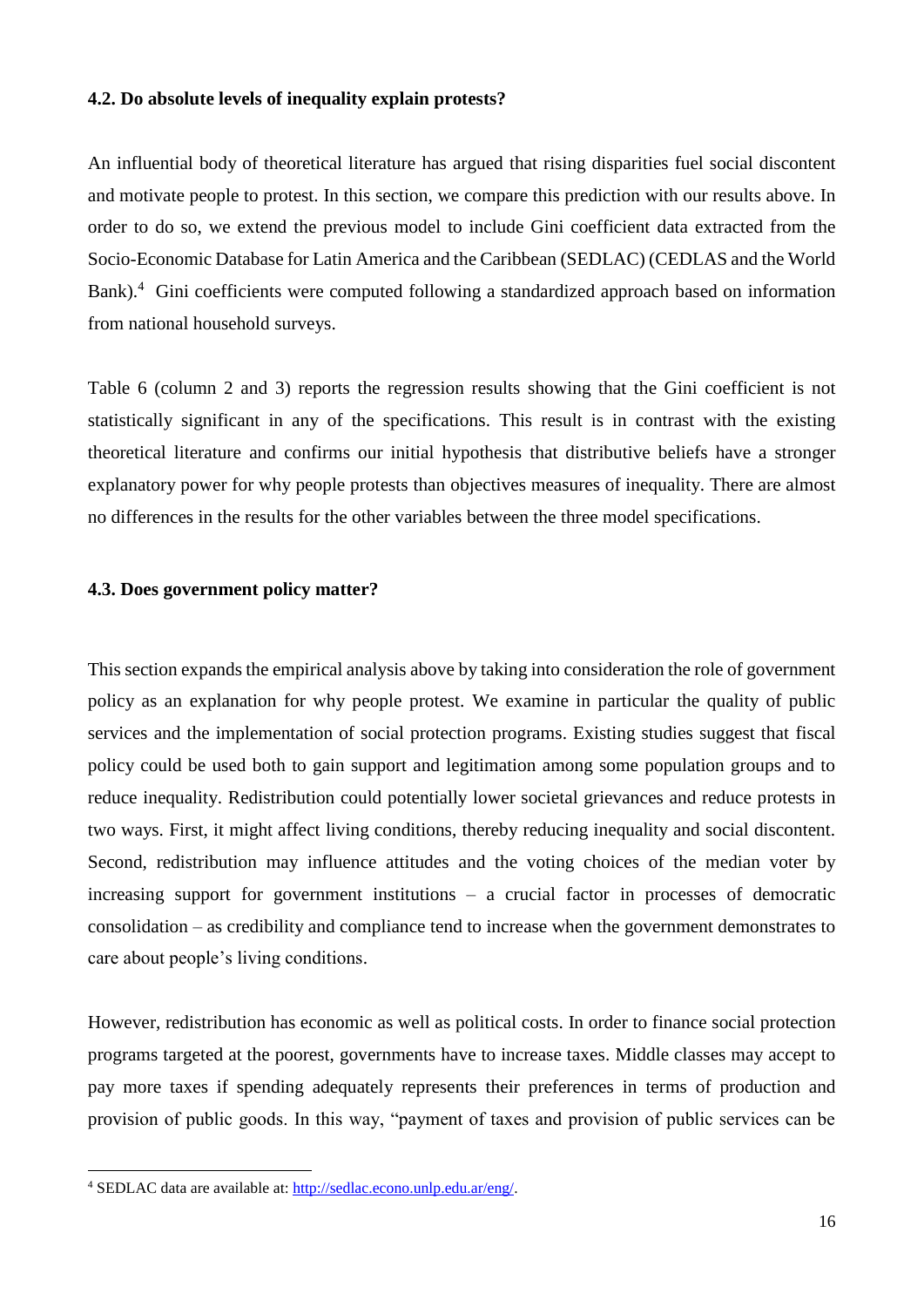interpreted as a contractual relationship between taxpayers and the government" (Fjeldstad et al. 2009: 1). Yet, suspicions that government may wastes public resources is likely to provoke social discontent and lead to protests and further unrest.

In light of these ambiguous effects, we analysed the role of government policies on protests using the following three questions: (i) "Would you say that the services the municipality is providing to the people are…?"; (ii) "thinking about this city/area where you live, are you very satisfied, satisfied, dissatisfied, or very dissatisfied the quality of public schools?"; and (iii) "And the quality of public medical and health services?". We recoded the answers to these questions into a binary indicator that takes the value 1 if people think that the services the municipality is providing to them are very bad or if they are very dissatisfied with the quality of schools or health services. In addition, we include a dummy variable which assume value one if respondent benefited from a conditional cash transfers (CCT).<sup>5</sup> Due to data constraints, the model estimated in Table 6 (column 4) refers only to 2012 and 2014. In order to develop a proper comparison, we also compare the results of this new specification with those of our baseline specification restricted to the period 2012 and 2014.

It is interesting to observe that introducing these new variables does not affect the previous results. The only exceptions are the coefficient representing changes of economic conditions at the national level and the coefficient for GDP per capita. The impact of distributive beliefs on individual participation in protests remains almost unchanged.

With respect to the new variables, Table 6 (column 4) shows that the CCT coefficient is lower than one and statistically significant. As expected, social transfers appear to be a useful tool to improve people's perceptions and prevent the outbreak of protests. Notably, benefitting from a social protection program decreases the probability of an individual participating in protests.

The coefficients that measure the quality of public services are higher than one and statistically significant indicating that lower satisfaction with public services increases the probability of individual participation in protests. The only exception is related with the coefficient of the quality of roads which is not statistically significant. These results confirm that the quality of these services is a key component of the fiscal exchange between state and taxpayers.

**.** 

<sup>&</sup>lt;sup>5</sup> In 2014, there are no data for Bolivia, Nicaragua and Venezuela. In 2012, we use info on social transfers rather than on CCT for Bolivia, Guatemala, Honduras, Nicaragua, Panama, Paraguay, El Salvador, Uruguay and Venezuela.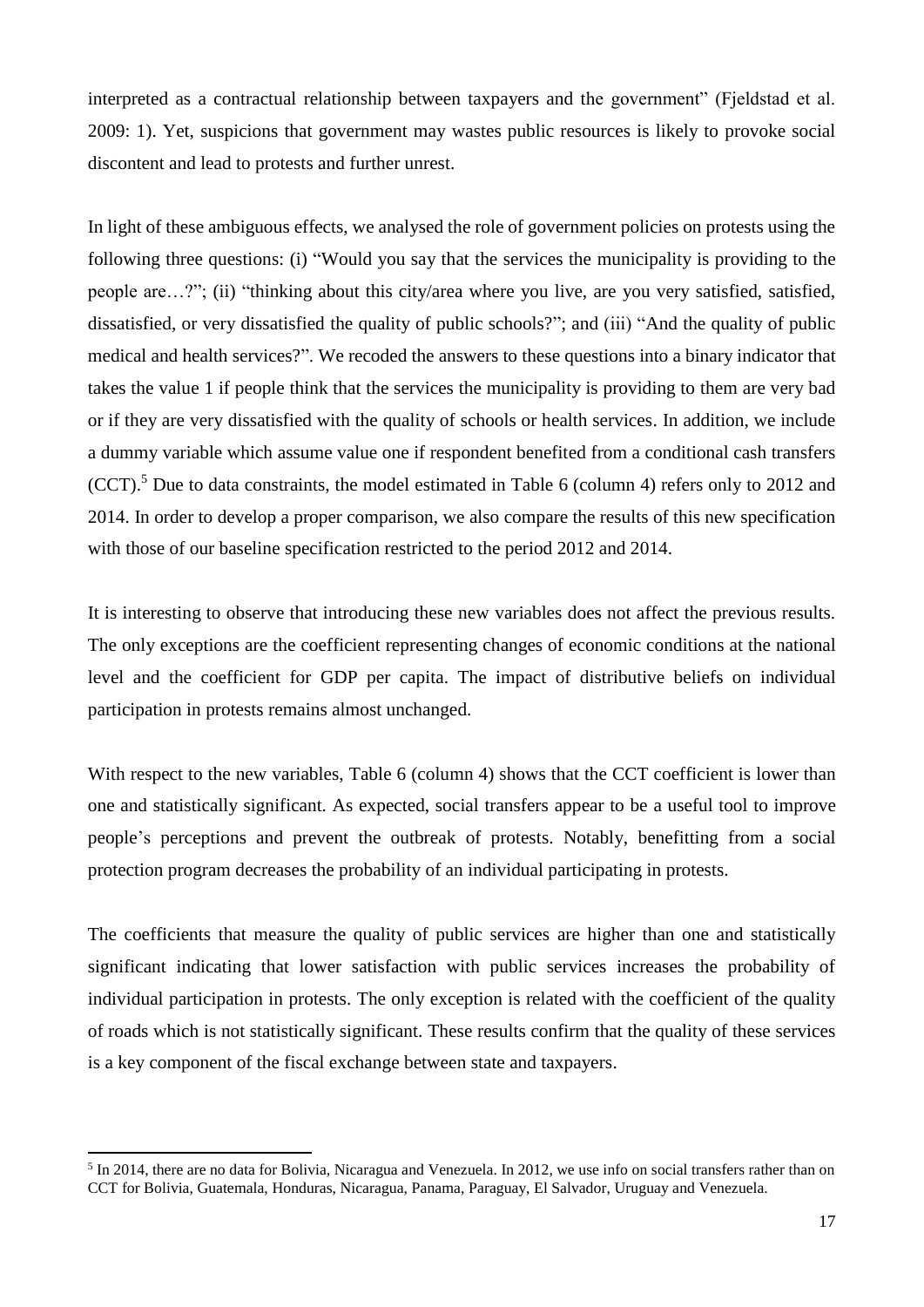One possible interpretation of these results is that governments in Latin America may have lost the consensus of the middle class (those more likely to protest as observed above), while increasing the support from the lowest income families. In fact, the middle class has lost more than other groups in recent process of imperfect democratization and the redistribution in Latin America. In particular, governments have kept on taxing the middle class to finance social protection programs targeted to the poorest, but have not worked to improve the quality of services that may matter for the middle class. Saad-Filho and Morais (2014: 241) explain this situation in Brazil: "economic growth, income distribution and the wider availability of credit and tax breaks to domestic industry have led to an explosion in automobile sales, while woefully insufficient investment in infrastructure and in public transport has created traffic gridlock in many large cities. Rapid urbanization has overwhelmed the electricity, water and sanitation systems, leading to power cuts and repeated disasters in the rainy season. Public health and education have expanded, but they are widely perceived to offer poor quality services".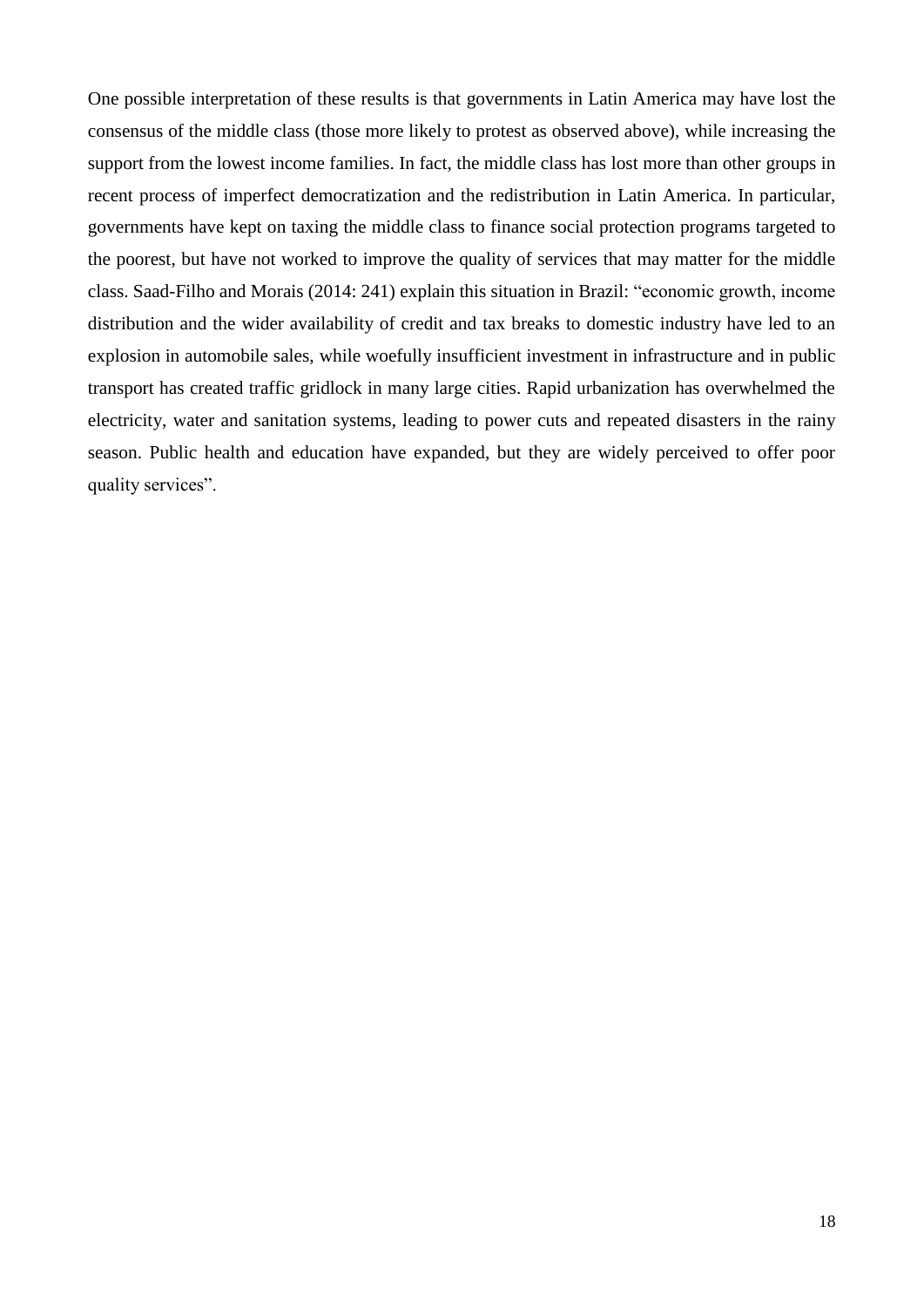|                                             |                 |            | Gini +       |                |
|---------------------------------------------|-----------------|------------|--------------|----------------|
|                                             | <b>Baseline</b> | Gini       | distributive | Model + social |
|                                             | Model           |            | beliefs      | policies       |
| Distributive beliefs                        | $1.165***$      |            | $1.164***$   | $1.139***$     |
|                                             | [0.035]         |            | [0.035]      | [0.051]        |
| Gini                                        |                 |            |              |                |
|                                             |                 | 0.975      | 0.975        |                |
|                                             |                 | [0.018]    | [0.018]      |                |
| Female                                      | $0.902***$      | 0.901***   | $0.902***$   | $0.910**$      |
|                                             | [0.028]         | $[0.028]$  | [0.028]      | [0.042]        |
| Age                                         | 0.999           | 0.999      | 0.999        | 0.999          |
|                                             | [0.001]         | [0.001]    | [0.001]      | [0.002]        |
| Married                                     | $0.942*$        | $0.942*$   | $0.942*$     | 0.956          |
|                                             | [0.029]         | [0.029]    | [0.029]      | [0.044]        |
| Education                                   | $1.030***$      | $1.030***$ | $1.030***$   | $1.039***$     |
|                                             | [0.005]         | [0.005]    | [0.005]      | [0.007]        |
| Worker                                      | $1.236***$      | $1.233***$ | $1.235***$   | $1.159***$     |
|                                             | [0.045]         | [0.045]    | [0.045]      | [0.061]        |
| Student                                     | $1.358***$      | $1.352***$ | $1.359***$   | $1.261**$      |
|                                             | [0.082]         | $[0.082]$  | [0.082]      | [0.115]        |
|                                             |                 |            |              |                |
| Worsening national economic conditions      | $1.097***$      | 1.096***   | $1.095***$   | 1.035          |
|                                             | [0.039]         | [0.038]    | [0.038]      | [0.054]        |
| Worsening individual ec. conditions         | $1.143***$      | $1.139***$ | $1.142***$   | $1.121**$      |
|                                             | [0.043]         | [0.043]    | [0.043]      | [0.064]        |
| Ends meet                                   | $1.096***$      | $1.099***$ | 1.096***     | $1.060**$      |
|                                             | $[0.022]$       | $[0.022]$  | $[0.022]$    | [0.031]        |
| Ideology                                    | 0.928***        | $0.926***$ | 0.928***     | 0.928***       |
|                                             | [0.006]         | [0.006]    | [0.006]      | [0.008]        |
| Political intersts                          | $1.573***$      | $1.579***$ | $1.573***$   | $1.518***$     |
|                                             | $[0.024]$       | $[0.024]$  | $[0.024]$    | [0.034]        |
| Institution trust                           | $0.951***$      | $0.954***$ | $0.951***$   | 0.956***       |
|                                             | [0.008]         | [0.008]    | [0.008]      | $[0.012]$      |
|                                             |                 |            |              |                |
| Corruption                                  | $1.248***$      | $1.277***$ | $1.249***$   | $1.164***$     |
|                                             | $[0.049]$       | [0.050]    | $[0.049]$    | $[0.067]$      |
| Social trust                                | 1.006           | 1.005      | 1.006        | 0.973          |
|                                             | [0.017]         | $[0.017]$  | [0.017]      | $[0.024]$      |
| Social networks                             | $2.422***$      | $2.439***$ | $2.428***$   | $2.657***$     |
|                                             | [0.123]         | [0.124]    | [0.123]      | [0.189]        |
| Internet                                    | $1.108***$      | $1.106***$ | $1.107***$   | $1.096***$     |
|                                             | [0.012]         | [0.012]    | $[0.012]$    | [0.018]        |
| Gdp pc                                      | $0.889*$        | $0.867**$  | $0.877*$     | 0.674          |
|                                             | [0.063]         | $[0.062]$  | [0.063]      | [0.167]        |
| Democracy                                   | $1.356***$      | $1.370***$ | $1.368***$   | $2.734***$     |
|                                             | [0.124]         | [0.127]    | [0.126]      | [0.635]        |
| satisfaction with quality of roads          |                 |            |              | 1.036          |
|                                             |                 |            |              | $[0.032]$      |
|                                             |                 |            |              |                |
| satisfaction with quality of local services |                 |            |              | $1.104***$     |
|                                             |                 |            |              | $[0.027]$      |
| satisfaction with quality of health         |                 |            |              | $1.084***$     |
|                                             |                 |            |              | [0.036]        |
| satisfaction with quality of education      |                 |            |              | $1.079**$      |
|                                             |                 |            |              | [0.039]        |
| Beneficary of a cct program                 |                 |            |              | $0.742***$     |
|                                             |                 |            |              | [0.043]        |
| Constant                                    | $0.024***$      | $0.092**$  | $0.080***$   | $0.018***$     |
|                                             | [0.009]         | [0.090]    | [0.078]      | [0.018]        |
| Country dummies                             | Yes             | Yes        | Yes          | Yes            |
| <b>Year Dummies</b>                         | Yes             | Yes        | Yes          | Yes            |
| Observations                                | 68,088          |            | 68,088       |                |
|                                             |                 | 68,088     |              | 32,595         |

# **Table 6. Distributive beliefs, Gini coefficient and government policy as explanations for protests in Latin America**

Notes: Robust standard errors in brackets\*\*\* p<0.01, \*\* p<0.05, \* p<0.1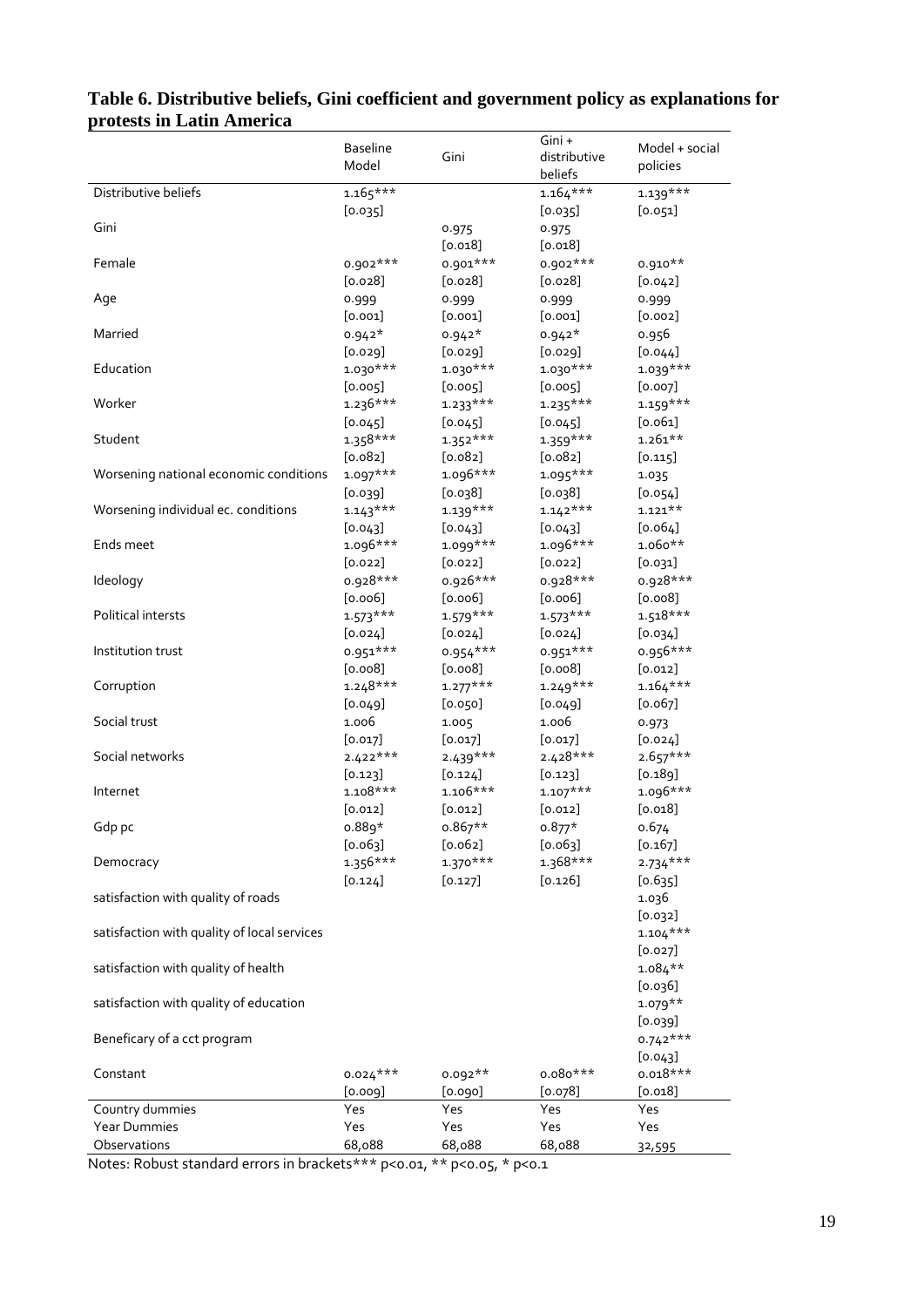## **5. Additional robustness tests**

In this section, we report a number of additional tests to check the validity of the results above. First, we test the sensitivity of the empirical analysis to a series of alternative estimators. Second, we test the validity of the results to the splitting of the sample in the two sub-regions: South America and Central America, including Mexico and the Dominican Republic. Third, we verify the robustness of the analysis using an alternative specification of the dependent variable. Fourth, we introduce a different specification of distributive beliefs. Finally, we test remaining potential concerns about endogeneity.

*(a) Alternative estimators*. Our baseline estimates are derived from a logit model with country and time fixed effects in order to capture the structural differences across countries and years during the period of analysis. To check further validity of the results discussed above, we model the relationships of interest using alternative estimators including a probit model, ordinary least squares (OLS) and a multilevel approach (ML).

Logistic and probit models are suitable to deal with regressions in which the dependent variable is binary. The most important difference between these two estimators refers to assumptions about distribution errors. Usually, the results extracted from the logistic and probit models are very similar. The OLS estimator could also be used in conjunction with a binary dependent variable. In contrast to the previous estimators, OLS provide predicted values beyond the expected range from zero to one but the normal distribution and homogeneous error variance assumptions may not hold if there is large variation in the probability of the dependent event (Pohlman and Leitner 2003). Yet, OLS estimators are widely used because they provides a straightforward interpretation of the regression results. Finally, our dataset contains both micro- as well as macro-level information. If the microlevel variables that explain individual participation in protests are embedded within macro-level variables or processes, we may need to model our relation of interest using a multilevel model that takes into account hierarchical levels within the data (Rabe-Hesketh and Skrondal 2008). In this setting, the maximum likelihood estimator could provide more efficient estimates of the coefficients and their standard errors (Snijders and Bosker 1999, Maas and Hox 2004).

Table 7 (column  $2 - 4$ ) reports the results using the three alternative model specifications. As expected, logistic, probit and OLS models provide the same results (in terms of coefficient signs and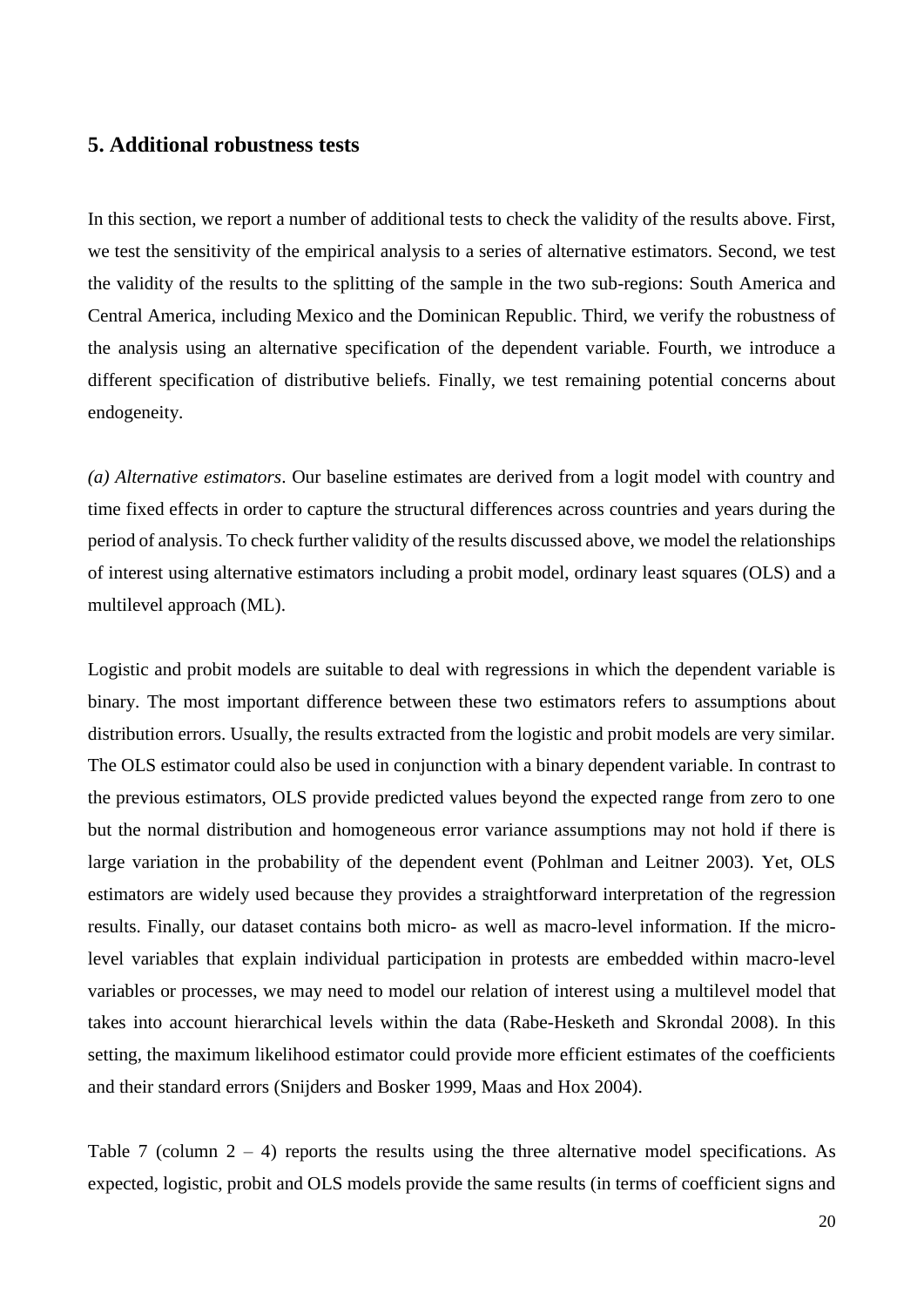significance) even though the coefficients are not directly comparable. The only difference is related to the coefficient of GDP per capita which is not statistically significant using the probit estimator. The multilevel model results are also similar with a few exceptions: age, married, worsening of national economic conditions, social trust and democracy. The positive effect of distributive beliefs remains strong and highly statistically significant across all model specifications.

*(b) Sensitivity to sample selection.* In order to test further the robustness of the results above, we have split the sample into South America and other countries. This is because protests erupted more strongly in South America than in other areas (Figure 3).



**Figure 3. Percentage of people participating in protests by countries**

Source: Authors' calculations based on the LAPOP datasets.

Table 7 (column  $5 - 6$ ) shows these results. The tables confirms that distributive beliefs are important not only in South American countries (which have a slightly higher coefficient), but also in other parts of the region. Results for the various control variables are similar across these regressions, with a few exceptions. The age variable becomes significant while the gender coefficient is no longer statistically significant in the South America sample. Married is not significant in both regions while the student variable is not significant in the non-South America sample. Worsening of individual and national economic conditions are not factors explaining participation in protest in Central America, Mexico and the Caribbean. Finally, GDP per capita is lower than one and statistically significant in the non-South America sample, while democracy is lower than one in South America.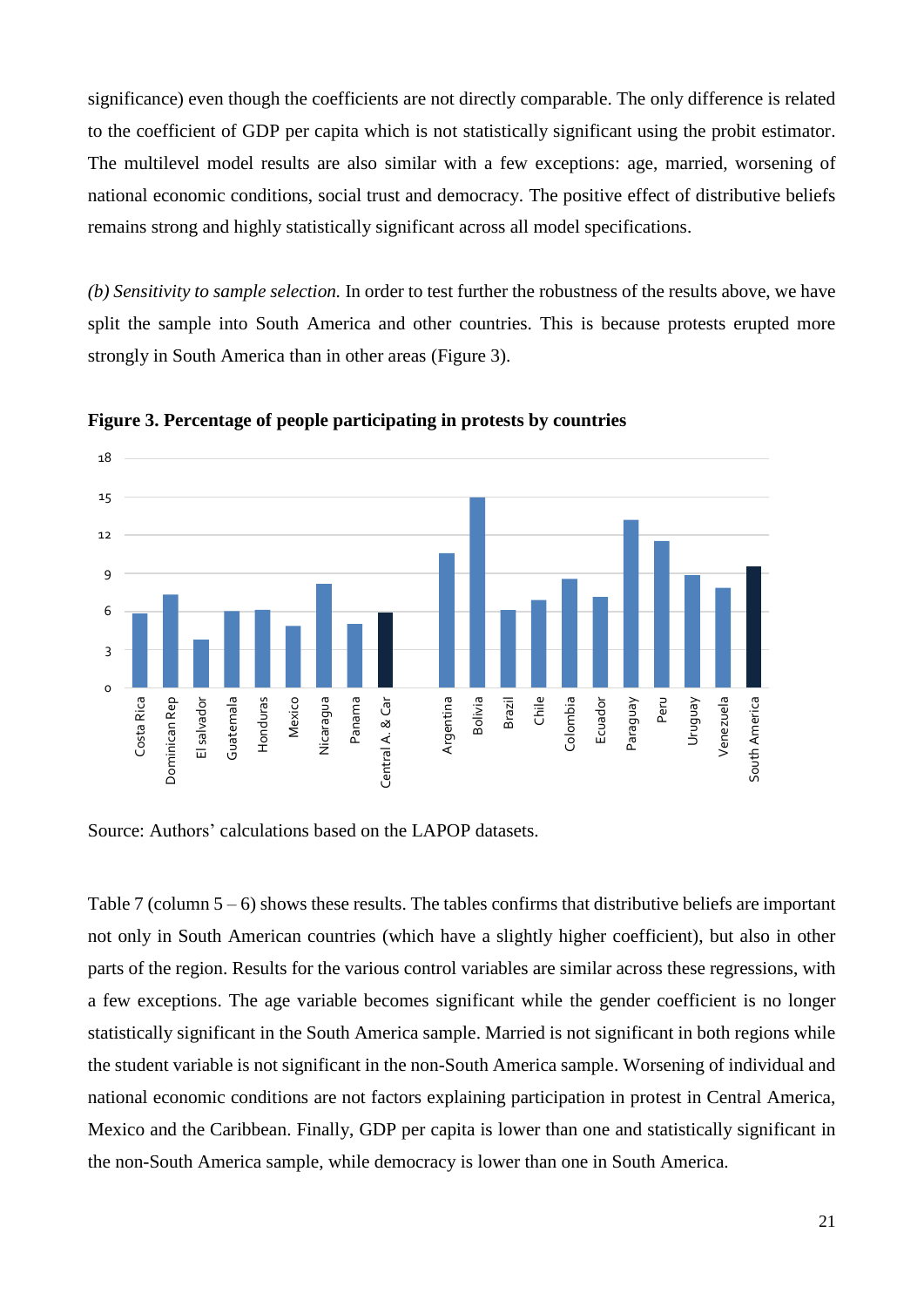*(c) Alternative dependent variable.* In this section, we re-estimate the regressions above using alternative dependent variables that measure individual participation in protests in different ways: (i) number of times each respondent as participated in protests in the 12 months prior to the survey, (ii) approval of government critics' right to peaceful demonstrations, and (iii) approval of those that participate in legal demonstrations. The two latter variables are ordinal dependent variables with answers ranging from 1 (strongly disapprove) to 10 (strongly approve). We use OLS to estimate these three additional regressions.

Table 7 reports the new regression results. They are remarkably similar to those reported in the baseline regression when we estimated it using OLS. The results show that people who strongly believe that government should implement policies to reduce income inequality between the rich and the poor tend to protest with more frequency than others (Table 7, column 7). In addition, they tend to approve protests (Table 7, column 8) and sympathize with those participating in legal demonstrations (Table 7, column 9).

*(d) Alternative specification for distributive beliefs.* In this section, we re-estimate our model using an alternative specification for distributive beliefs. The main independent variable we use is based on the question: "the [country] government should implement strong policies to reduce income inequality between the rich and the poor. To what extent do you agree or disagree with this statement?". In the regressions above, we coded the answers to this question into a binary indicator. In this section, we use the full range of answers ranging from 1 (disagree) to 7 (agree). Table 7 (column 10) reports the regression results using the ordinal variable. The results are very similar to the baseline results, though the coefficient is lower as would be expected.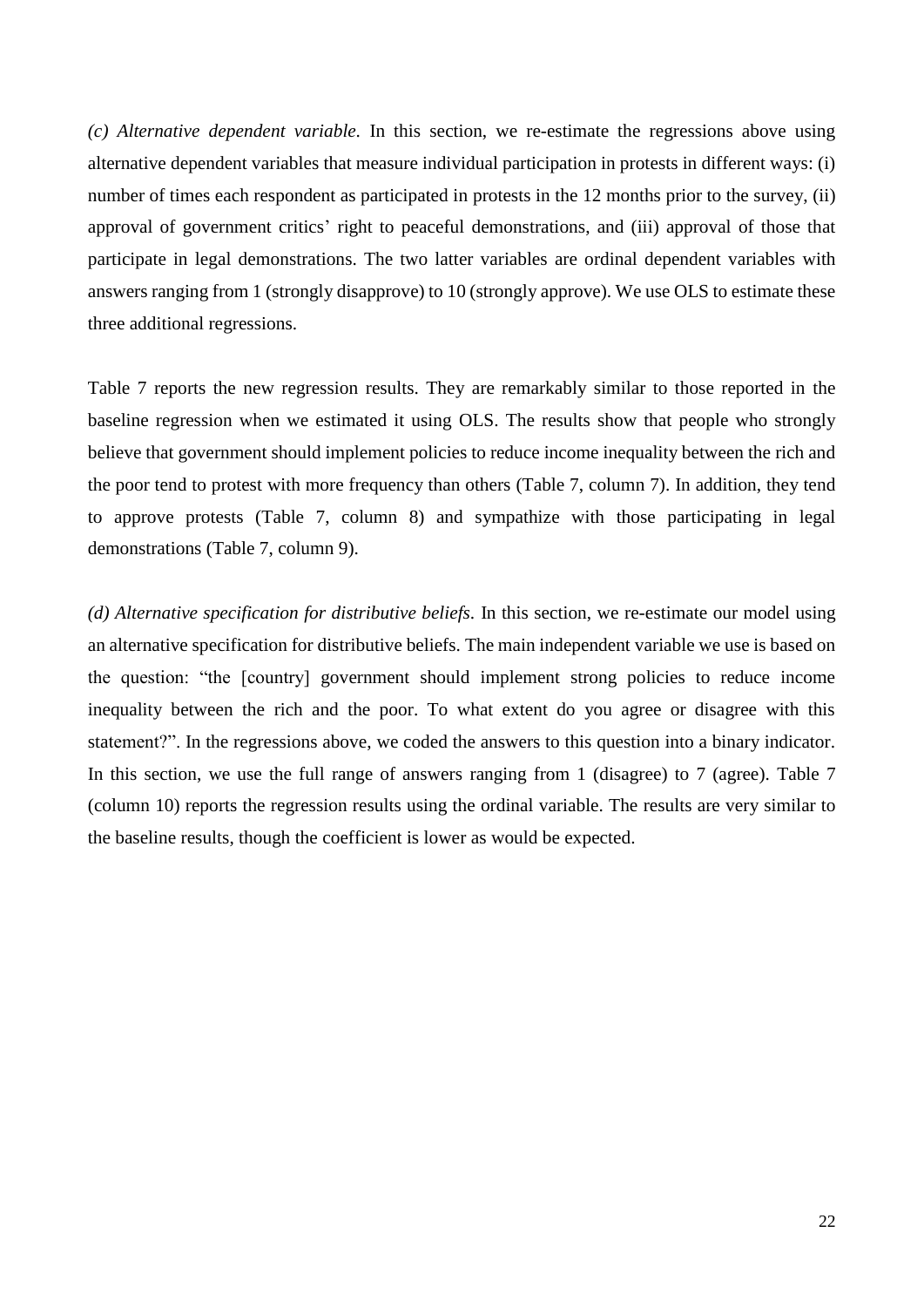#### **Table 7. Additional robustness tests**

|                                              | <b>Additional estimators</b> |                       |                       | Sample selection      |                       | Alternative dependent variables (OLS estimator)     |                                                                      |                                                                              | Alternative<br>specification for<br>distributive<br>beliefs            |                                                  |
|----------------------------------------------|------------------------------|-----------------------|-----------------------|-----------------------|-----------------------|-----------------------------------------------------|----------------------------------------------------------------------|------------------------------------------------------------------------------|------------------------------------------------------------------------|--------------------------------------------------|
|                                              | Baseline model               | Probit model          | <b>OLS</b>            | Multilevel model      | South America         | Central America<br>+ Mexico + the<br>Rep. Dominican | number of times<br>each respondent<br>as participated<br>in protests | approval of<br>qovernment<br>critics' right to<br>peaceful<br>demonstrations | approval of<br>those that<br>participate in<br>legal<br>demonstrations | ordinal variable<br>(1, disagree to 7,<br>agree) |
| Distributive beliefs<br>Distributive beliefs | $1.165***$<br>[0.035]        | $0.078***$<br>[0.015] | $0.013***$<br>[0.002] | $0.012***$<br>[0.002] | $1.180***$<br>[0.045] | $1.141***$<br>$[0.057]$                             | $0.039***$<br>[0.008]                                                | $0.670***$<br>[0.023]                                                        | $0.888***$<br>$[0.023]$                                                |                                                  |
| (alternative<br>specification)               |                              |                       |                       |                       |                       |                                                     |                                                                      |                                                                              |                                                                        | $1.033***$                                       |
| Country dummies                              | Yes                          | Yes                   | Yes                   | Yes                   | Yes                   | Yes                                                 | Yes                                                                  | Yes                                                                          | Yes                                                                    | [0.010]<br>Yes                                   |
| <b>Year Dummies</b>                          | Yes                          | Yes                   | Yes                   | Yes                   | Yes                   | Yes                                                 | Yes                                                                  | Yes                                                                          | Yes                                                                    | Yes                                              |
| Observations<br>$R^{\wedge}2$                | 68,088                       | 68,088                | 68,088<br>0.052       | 68,088                | 39,041                | 29,047                                              | 66,083                                                               | 67,093                                                                       | 67,917                                                                 | 67,163                                           |

Notes: these models include the same set of independent variables included in the baseline specification. Robust standard errors in brackets\*\*\* p<0.01, \*\* p<0.05, \*

p<0.1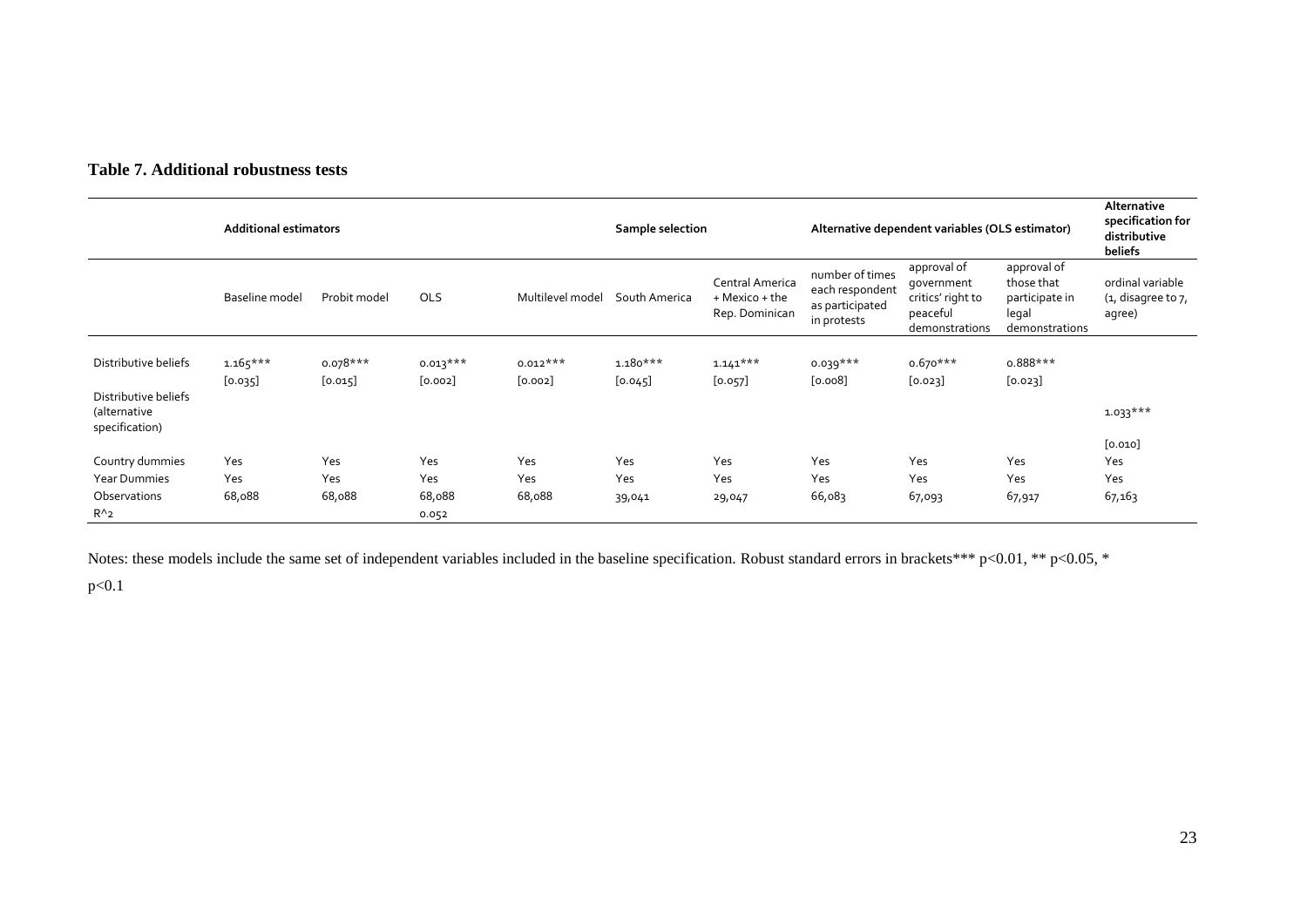#### **5.5. Addressing endogeneity**

One concern with the results discussed so far is that of reverse causality. Distributive beliefs affect social mobilization, which in turn may affect people's perceptions of the actual level of inequality, their perceptions of current economic conditions and their political beliefs. In a recent paper, Madestam et al. (2013) show that political protests generate political changes in the USA: an increase in the number of protests rises political support for the Republican party. It is possible that these changes will lead people to update their distributive beliefs.

One simple test to order to assess potential reverse causality would be to test whether individual participation in protests in previous years affects current distributive beliefs. Unfortunately, the data we use is not a panel (i.e. different individuals were interviewed in each year). Using an instrumental variable model is also challenging because it is unlikely that we will be able to find a purely exogenous variable that will affect protests only via distributive beliefs. We followed three alternative strategies to assess potential reverse causality based on collapsing information on protests at provincial level and merging this information along the different waves. The first strategy then regresses distributive beliefs in 2014 on a dummy variable that indicates whether at least someone in the province participated in a protest in 2012. The second strategy regresses distributive beliefs in 2014 on the average frequency of protests in the province in 2012. The last one refers to the number of people participating in protest in 2012. Unfortunately, we could make use of the information on number of protests since the data are not representative at subnational level.

Table 8 shows the results for the three strategies. The results show that level of distributive beliefs in 2014 are not affected by past protests. This result is robust across different specifications, suggesting that reverse causality, at the very least, is not large enough to threaten the validity of the estimates in the paper.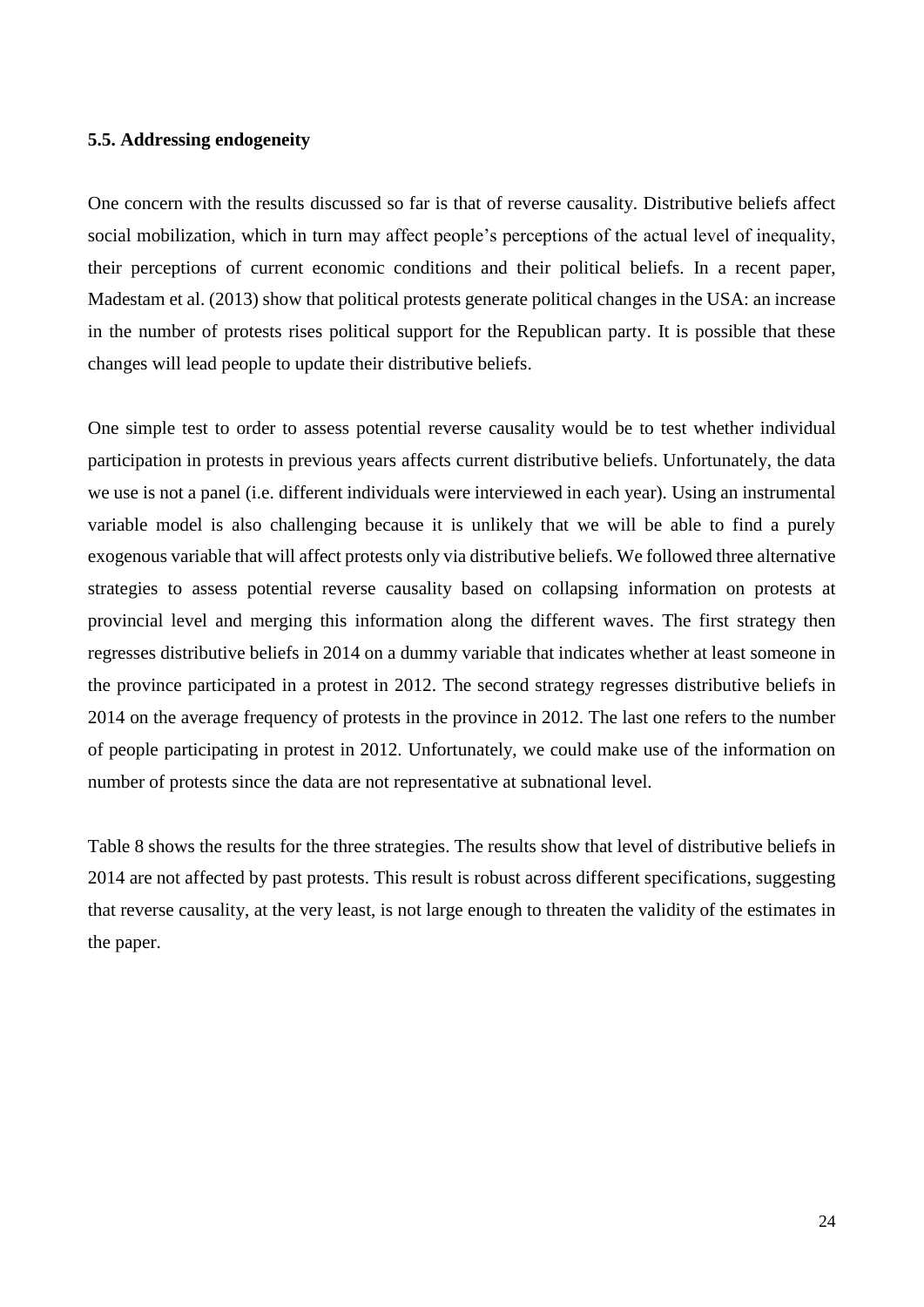#### **Table 8. Robustness tests on reverse causality (dependent variable: distributive beliefs in 2014)**

|                                                    | Model 1    | Model 3    | Model 3    |
|----------------------------------------------------|------------|------------|------------|
| At least one protest in 2012                       | $-0.050$   |            |            |
|                                                    | [0.065]    |            |            |
| Average probability to participate in protest 2012 |            | 0.137      |            |
|                                                    |            | [0.329]    |            |
| Number of people participating in protest 2012     |            |            | 0.000      |
|                                                    |            |            | [0.001]    |
| Constant                                           | $1.566***$ | $1.496***$ | $1.509***$ |
|                                                    | [0.255]    | [0.249]    | [0.246]    |
| Country dummies                                    | Yes        | Yes        | Yes        |
| <b>Year Dummies</b>                                | Yes        | Yes        | Yes        |
| Observations                                       | 22,892     | 22,892     | 22,892     |

Notes: these models include the same set of independent variables included in the baseline specification

## **6. Conclusions**

This paper addresses important knowledge gaps about social mobilization and about the role of inequality and distributive beliefs in motivating people to engage in protests. The paper focuses on the case of Latin America, where several countries have experienced increases in protests and civil instability in recent years despite considerable reductions in inequality. Our main results show that subjective assessments of inequality may matter more for ordinary people than objective measures: individuals make decisions to participate on protests based on perceptions of inequality, proxied by distributive beliefs, rather than on absolute levels of inequality.

This finding allows us to better understand a current paradox in Latin America, a region where protests and demonstrations are important ingredients of the policy making process. In recent years, protests have risen substantially across most countries in Latin America despite decreases in levels of the Gini coefficient. The results discussed in this paper suggest that individuals started to protest more because their perceptions of inequality and distributive beliefs did not accompany changes in absolute inequality. Despite reductions in the Gini coefficient, people still perceived that governments were not doing enough. The rapid economic growth and the resulting processes of modernization led to social changes which have not matched the expectations and aspirations of the vast majority of the population, leading to social discontent and protests. In particular the results show that people were dissatisfied with political institutions, levels of corruption and the quality of public services.

These were issues that affected predominantly the middle classes: the employed, students and educated people, with greater interest in politics and a left-wing political orientation were more likely to participate in civil protests. Economic conditions also matter: individual participation in protests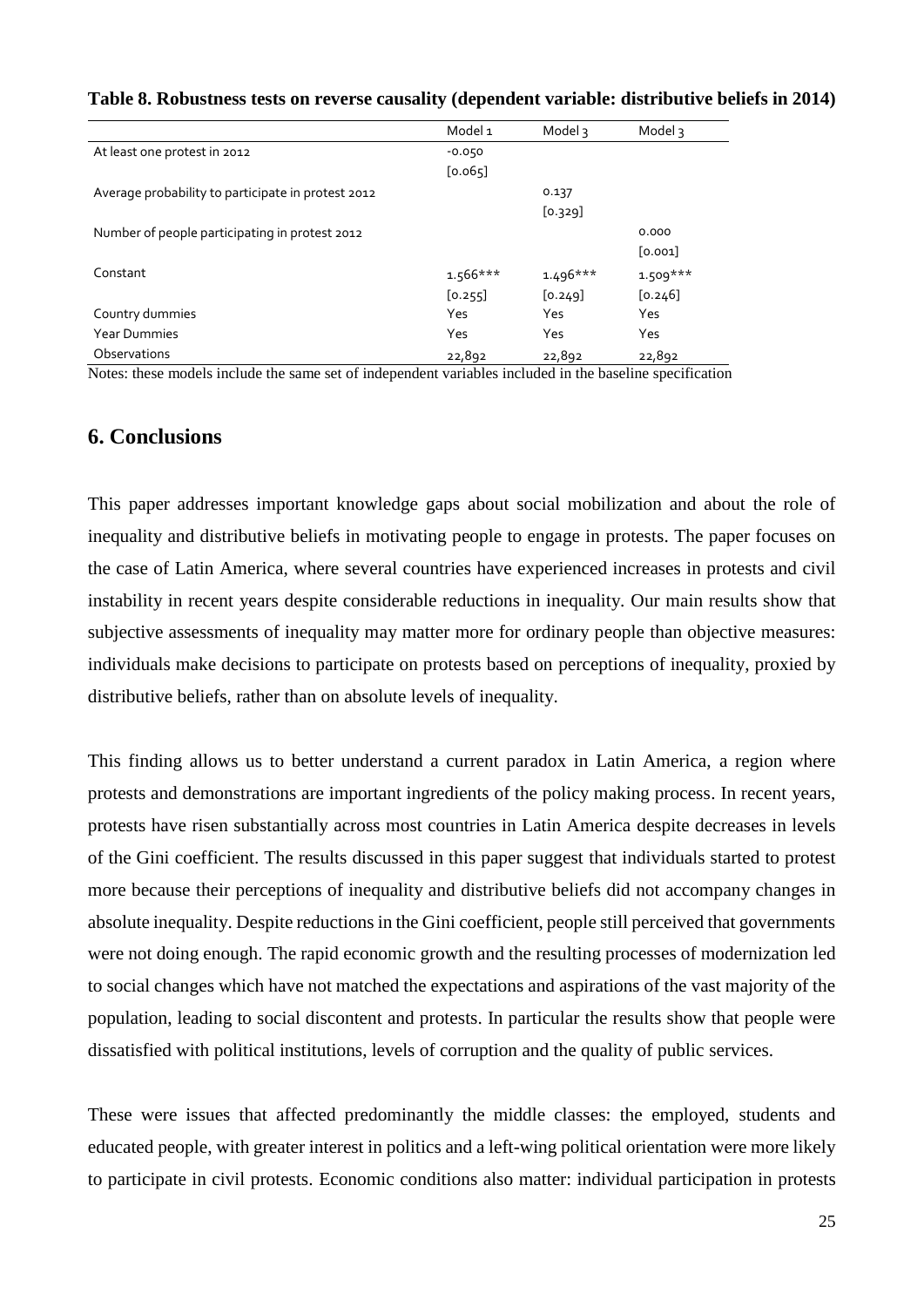was also related to people's perceptions about their current and past economic conditions, as well as by changes in national economic conditions. Social relations and networks were crucial to mobilizing people's anger and grievances into protests.

The paper shows also the role of policy in affecting perceptions of inequality and mitigating the risk of civil unrest. The results indicate that redistribution via cash transfers to the poorest reduce the probability of protests, but the low quality of public services and high tax burdens have eroded the support of political institutions by the middle class. The recent choices of governments across Latin America to focus redistribution mainly on the poor (and excluding the middle class) have generated large gains in terms of poverty and inequality reduction. However, these choices may have also led to unintended consequences in terms of social and political stability. Overall, it appears that Latin American countries may have become victims of their own success because perceived forms of social change have not matched the expectations and aspirations of the vast majority of people, in particular the middle classes, provoking social discontent which in turn has erupted in protests.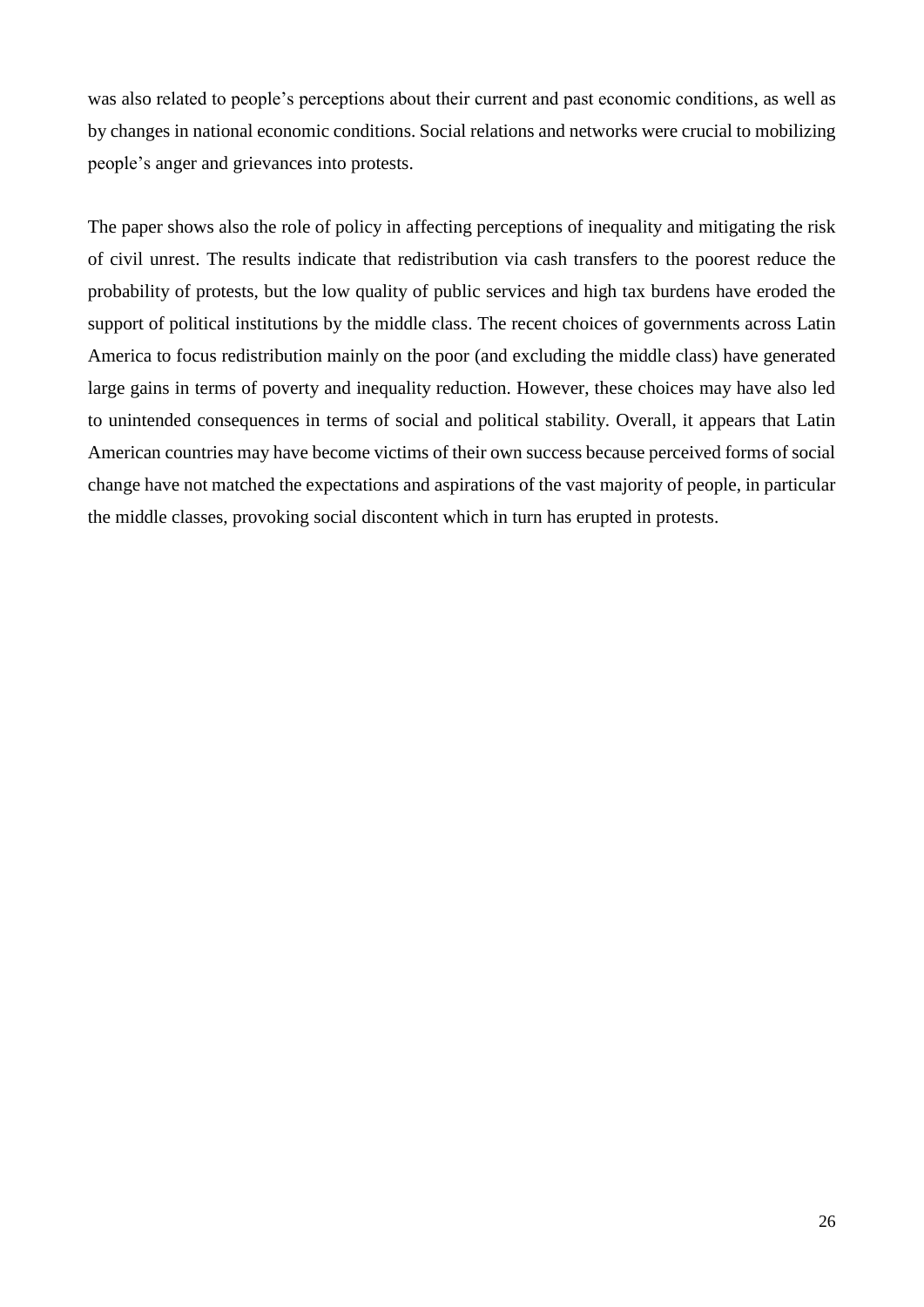#### **References**

Alesina, A., Cozzi, G. And N. Mantovan (2012). "The Evolution of Ideology, Fairness and Redistribution", *Economic Journal*, 122 (565): 1244-1261.

Arias, E. D. and D. M. Goldstein (2010), *Violent Democracies in Latin America*. Durham NC: Duke University Press, 2010

Atkinson, A. and T. Piketty (2010). *Top Incomes: A Global Perspective*. Oxford University Press.

Azam, J-P. (2001). "The Redistributive State and Conflicts in Africa", *Journal of Peace Research* 38: 429-44.

Azam, J-P. and Mesnard, A. (2003). "Civil War and the Social Contract", *Public Choice* 115: 455- 75.

Baum, C. F., & Schaffer, M. E. (2014). IVREG2H: Stata module to perform instrumental variables estimation using heteroskedasticity-based instruments. *Statistical Software Components*

Bellinger, P. T., & Arce, M. (2011). Protest and democracy in Latin America's market era. *Political Research Quarterly*, 64(3), 688-704.

Benabou, R., and E. A. Ok (2001). "Mobility as Progressivity: Ranking Income Processes According to Equality of Opportunity". National Bureau of Economic Research Working Paper 8431.

Booth, J.A., and M.A. Seligson. 2008. "Inequality and Democracy in Latin America: Individual and Contextual Effects of Wealth on Political Participation." In: A. Krishna, editor. *Poverty, Participation, and Democracy: A Global Perspective*. Cambridge, United Kingdom: Cambridge University Press

Brunori, P. (2015). The perception of inequality of opportunity in Europe. ECINEQ WP 2015 – 364.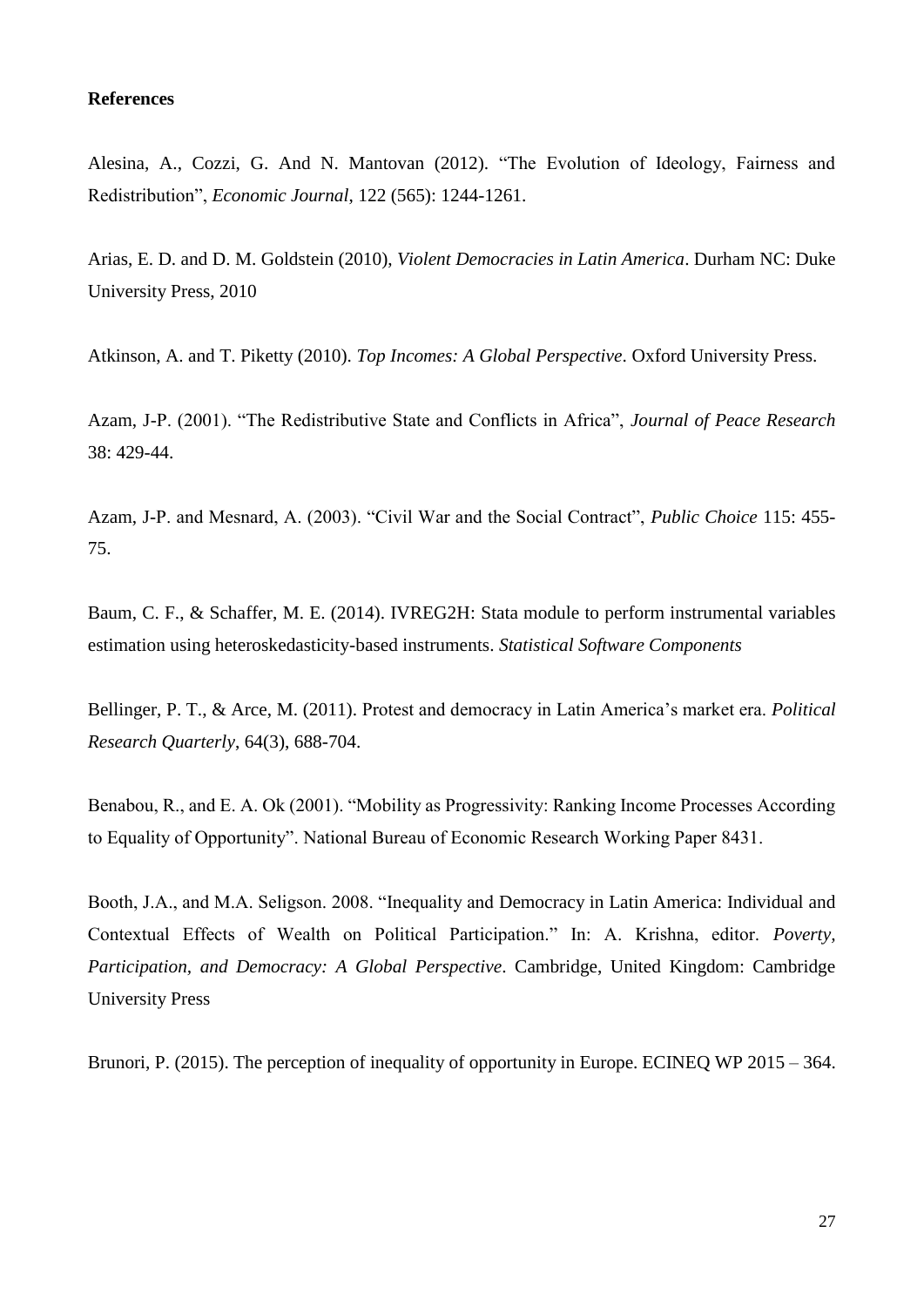Castillo, J. C., Palacios, D., Joignant, A. and M. Tham, M. (2015). "Inequality, Distributive Justice and Political Participation: An Analysis of the Case of Chile". *Bulletin of Latin American Research*. doi: 10.1111/blar.12369.

Chambers, J.R., Swan, L. K. and M. Heesacker (2013), "Better Off Than We Know: Distorted Perceptions of Incomes and Income Inequality in America," *Psychological Science*, DOI: 10.1177/0956797613504965

Corcoran, K., Pettinicchio, D. and J. Young (2015). "Perceptions of Structural Injustice and Efficacy: Participation in Low/Moderate/High-Cost Forms of Collective Action." *Sociological Inquiry*, published online before print. doi:10.1111/soin.12082.

Cornia, G. A. (2014). *Falling Inequality in Latin America: Policy Changes and Lessons*. Oxford University Press.

Cruces, G., Perez-Truglia, R. and Tetaz, M. (2013), "Biased perceptions of income distribution and preferences for redistribution: Evidence from a survey experiment," *Journal of Public Economics*, Elsevier, vol. 98(C), pages 100-112.

Dalton, R., Van Sickle, A., & Weldon, S. (2010). "The individual–institutional nexus of protest behaviour". *British Journal of Political Science*, *40*(01), 51-73.

Deaton, A. (2013). *The Great Escape: Health, Wealth, and the Origins of Inequality*. Princeton University Press.

De La O, A. L. (2013), Do Conditional Cash Transfers Affect Electoral Behavior? Evidence from a Randomized Experiment in Mexico. *American Journal of Political Science*. 57, 01, pp. 01–14.

Dubrow, J. K., Slomczynski, K. M. and I. Tomescu-Dubrow (2008). "Effects of Democracy and Inequality on Soft Political Protest in Europe: Exploring the European Social Survey Data". *International Journal of Sociology,* 38 (3): 36-51.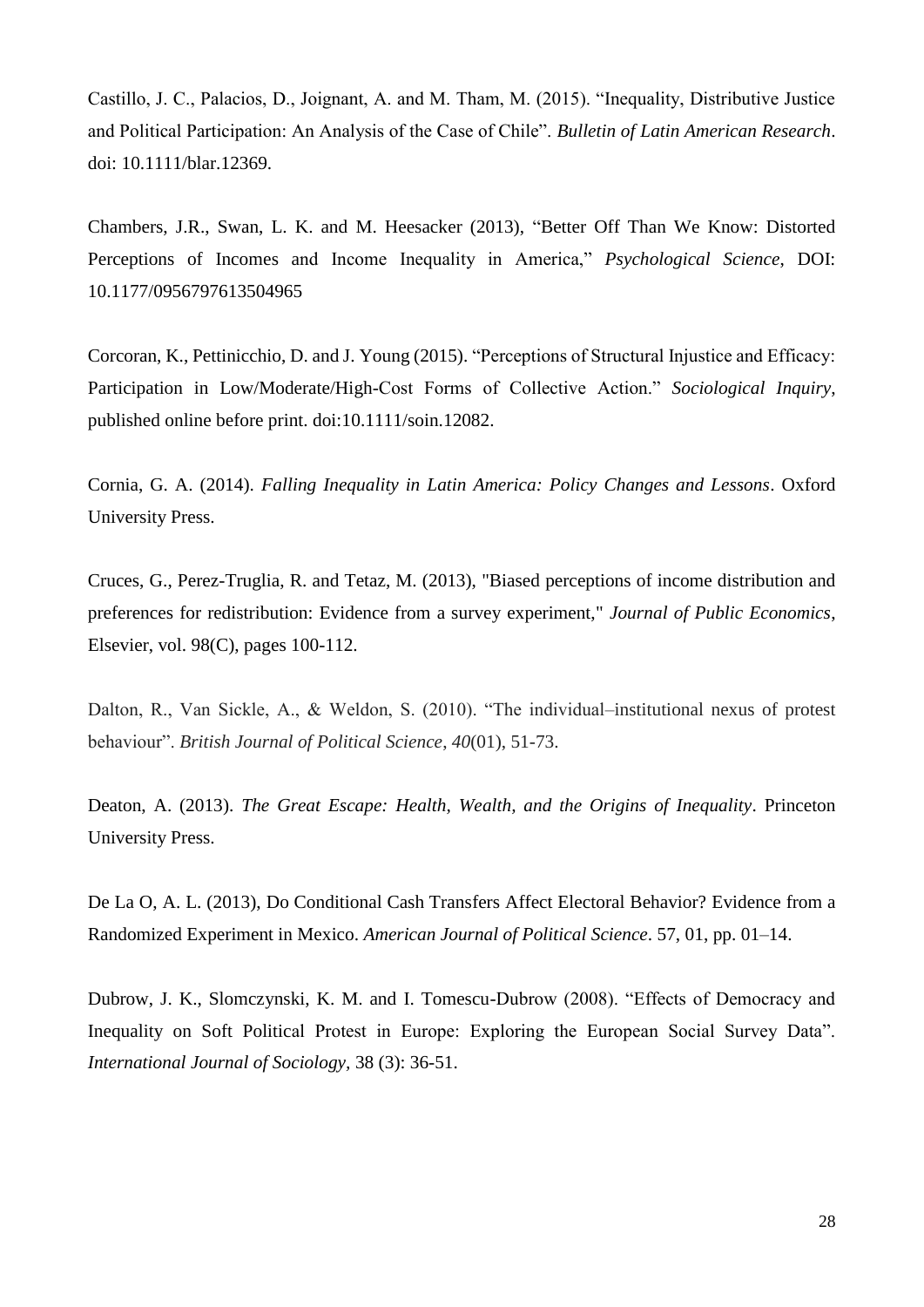Fernández-Albertos, J. and A. Kuo (2015) ,"Income Perception, Information, and Progressive Taxation: Evidence from a Survey Experiment", *Political Science Research and Methods*, 1-28, Cambridge University Press.

Fischer, J. A. and B. Torgler (2013). "Do Positional Concerns Destroy Social Capital: Evidence from 26 Countries", *Economic Inquiry*, 51 (2): 1542-1565.

Fjeldstad, O., Katera, L. and E. Ngalewa (2009), "Maybe we should pay tax after all? Citizens' views on taxation in Tanzania", REPOA Special Paper, 29.

Flechtner, S. (2014). "Aspiration Traps: When Poverty Stifles Hope", *World Bank Inequality in Focus* 3 (1): 1-4.

Fukuyama, F. (2015), The middle class revolution. Available at: [http://www.wsj.com/articles/SB10001424127887323873904578571472700348086.](http://www.wsj.com/articles/SB10001424127887323873904578571472700348086)

Genicot, G. and D. Ray (2014). "Aspirations and Inequality", NBER Working paper 19976.

Gimpelson, V. and D. Treisman (2015), "Misperceiving Inequality." NBER Working Paper 21174.

Gingerich, D. W. (2009). "Corruption and Political Decay: Evidence From Bolivia.'' *Quarterly Journal of Political Science* 4:1–34.

Griffin, J. D. and C. K. de Jonge. (2014). "Income Inequality, Citizen Polarization, and Political Protest":<https://ecpr.eu/Filestore/PaperProposal/07d61890-8908-4c40-b7d2-21c36232d29c.pdf>

Grosfeld, I. and C. Senik (2010). "The Emerging Aversion to Inequality. Evidence from Poland 1992- 2005". *Economics of Transition* 18, 1–26.

Grossman, H. I. (1994). "Production, Appropriation, and Land Reforms", *American Economic Review* 84: 705-12.

Grossman, H. I. (1995). "Robin Hood and the Redistribution of Property Income", *European Journal of Political Economy* 11: 399-410.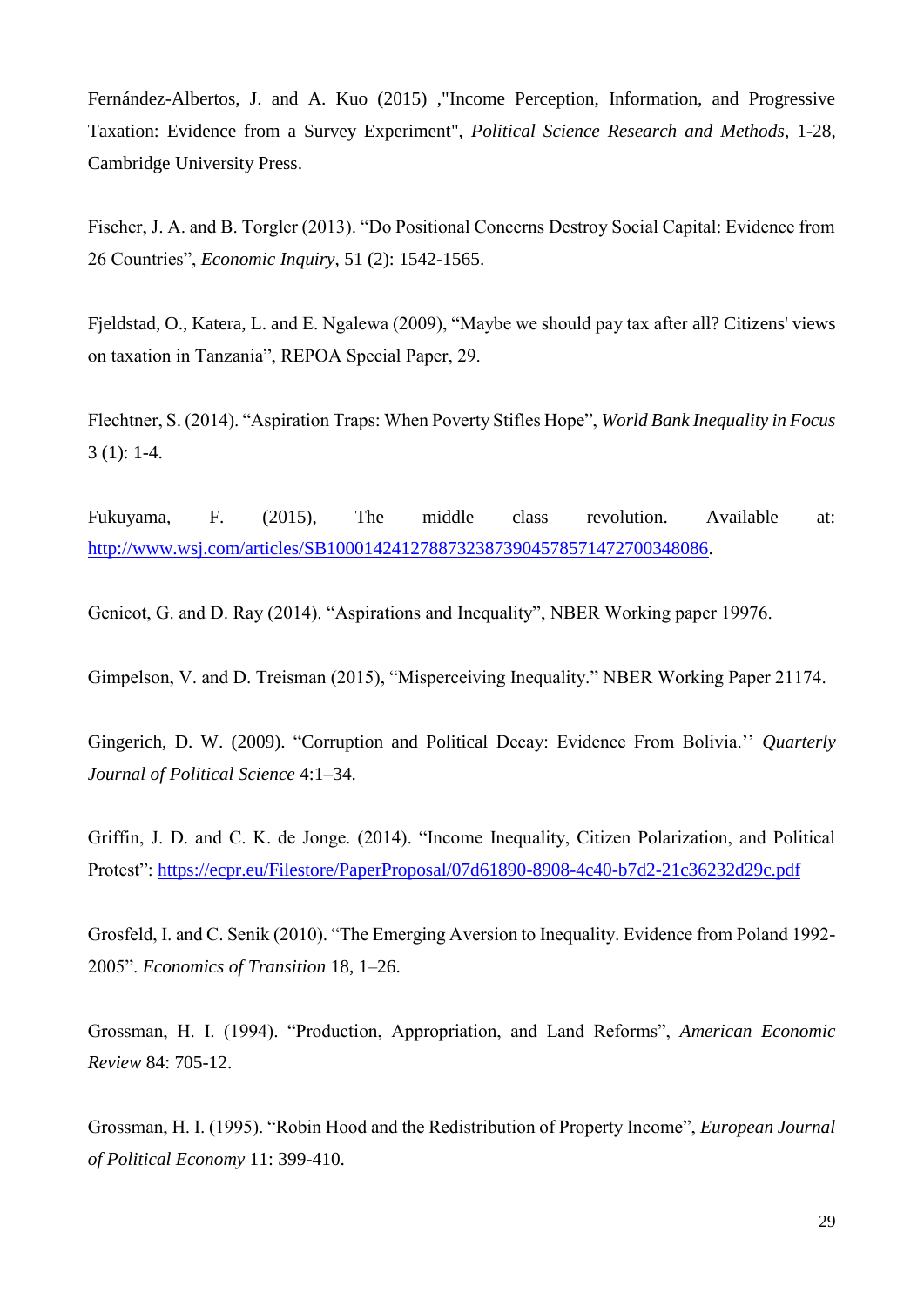Gurin, P., Miller, A. H., and G. Gurin (1980). Stratum identification and consciousness. *Social Psychology Quarterly*, 43(1): 30–47.

Gurr, T. R. (1970). *Why Men Rebel*, Princeton University Press.

Guzman-Concha, C. (2012). The students' rebellion in Chile: occupy protest or classic social movement?. *Social movement studies*, 11(3-4), 408-415.

Hirschman, A. and M. Rothschild (1973). "The Changing Tolerance for Income Inequality in the Course of Economic Development; with a Mathematical Appendix", *Quarterly Journal of Economics* 87 (4): 544-566.

Huang et al. (2015). "Who Approves of Those Who Block Roads to Protest in the Americas?", *AmericasBarometer Insights* 2015 (121).

Huntington, S. P. (2006). *Political order in changing societies*. Yale University Press.

Justino, P. (2015). "Do Government Transfers Reduce Conflict?". IDS Working Paper.

Justino, P. and B. Martorano (2016), "Social spending and internal conflicts in Latin America, 1980 – 2010". IDS mimeo.

Justino, P. and M. Moore (2015), "Inequality: Trends, Harms and New Agendas", IDS mimeo.

Karandikar, R., Mookherjee, D., Ray, D. and F. Vega-Redondo (1998). "Evolving Aspirations and Cooperation." *Journal of Economic Theory,* 80:292–331.

Kern, A., Sofie Marien & Marc Hooghe (2015) Economic Crisis and Levels of Political Participation in Europe (2002–2010): The Role of Resources and Grievances, *West European Politics*, 38:3, 465- 490, DOI: 10.1080/01402382.2014.993152

Koszegi, B. and M. Rabin (2006). "A Model of Reference-Dependent Preferences." *Quarterly Journal of Economics* 121.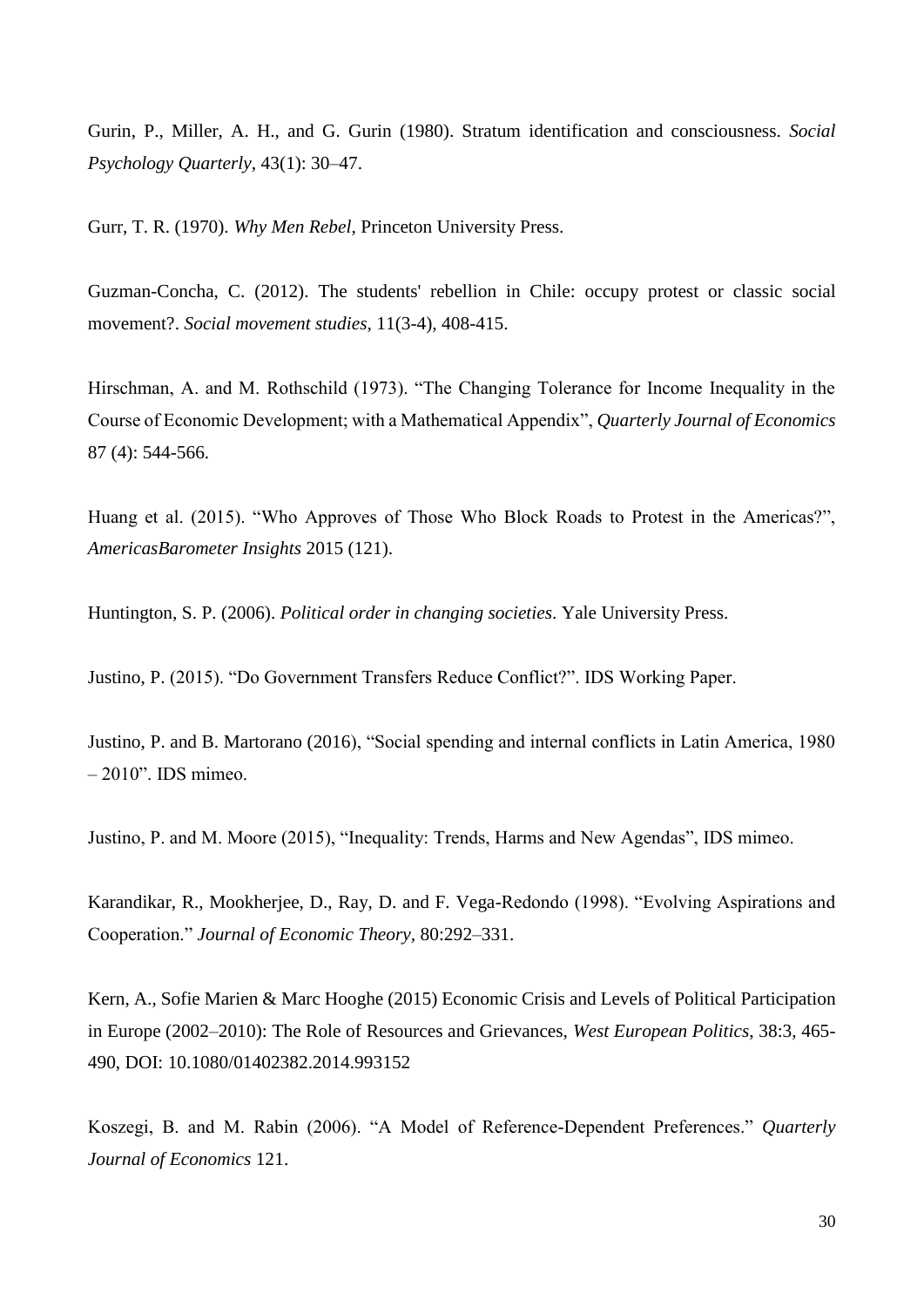Layton, M. L. (2014), "The World Cup and Protests: What Ails Brazil?", AmericasBarometer Insights: 2014, Number 106.

Maas, C.J.M., & Hox, J.J. (2004), "The influence of violations of assumptions on multilevel parameter estimates and their standard errors," *Computational Statistics and Data Analysis*, 46, 427- 440.

Machado, F., Scartascini, C., & Tommasi, M. (2009). Political Institutions and Street Protests in Latin America. IDB Working Paper Series, 110.

Madestam, A., Shoag, D., Veuger, S., & Yanagizawa-Drott, D. (2013). "Do political protests matter? evidence from the tea party movement". *The Quarterly Journal of Economics*, qjt021.

Manacorda, Marco; Miguel, Edward and Vigorito, Andrea (2011) 'Government Transfers and Political Support', *American Economic Journal: Applied Economics* 3.3: 1–28

McCarthy, J.D and M. N. Zald (1977) Resource mobilization and social movements: A partial theory. The American Journal of Sociology

Muller, L. (2015), "Beyond Ethnicity: African Protests in an Age of Inequality", UCLA Electronic Theses and Dissertations.

Niehues, J (2014), "Subjective Perceptions of Inequality and Redistributive Preferences: An International Comparison", Discussion Paper.

Nollert, M. (1995). "Neocorporatism and Political Protest in the Western Democracies: A Cross-National Analysis". In *The Politics of Social Protest: Comparative Perspectives on States and Social Movements*, ed. J. C. Jenkins, and B. Klandermans. London: University College of London Press pp. 68-81.

Norton, M., & Ariely, D. (2011). Consensus on building a better America—one wealth quintile at a time. *Perspectives on Psychological Science*, 6, 9–12.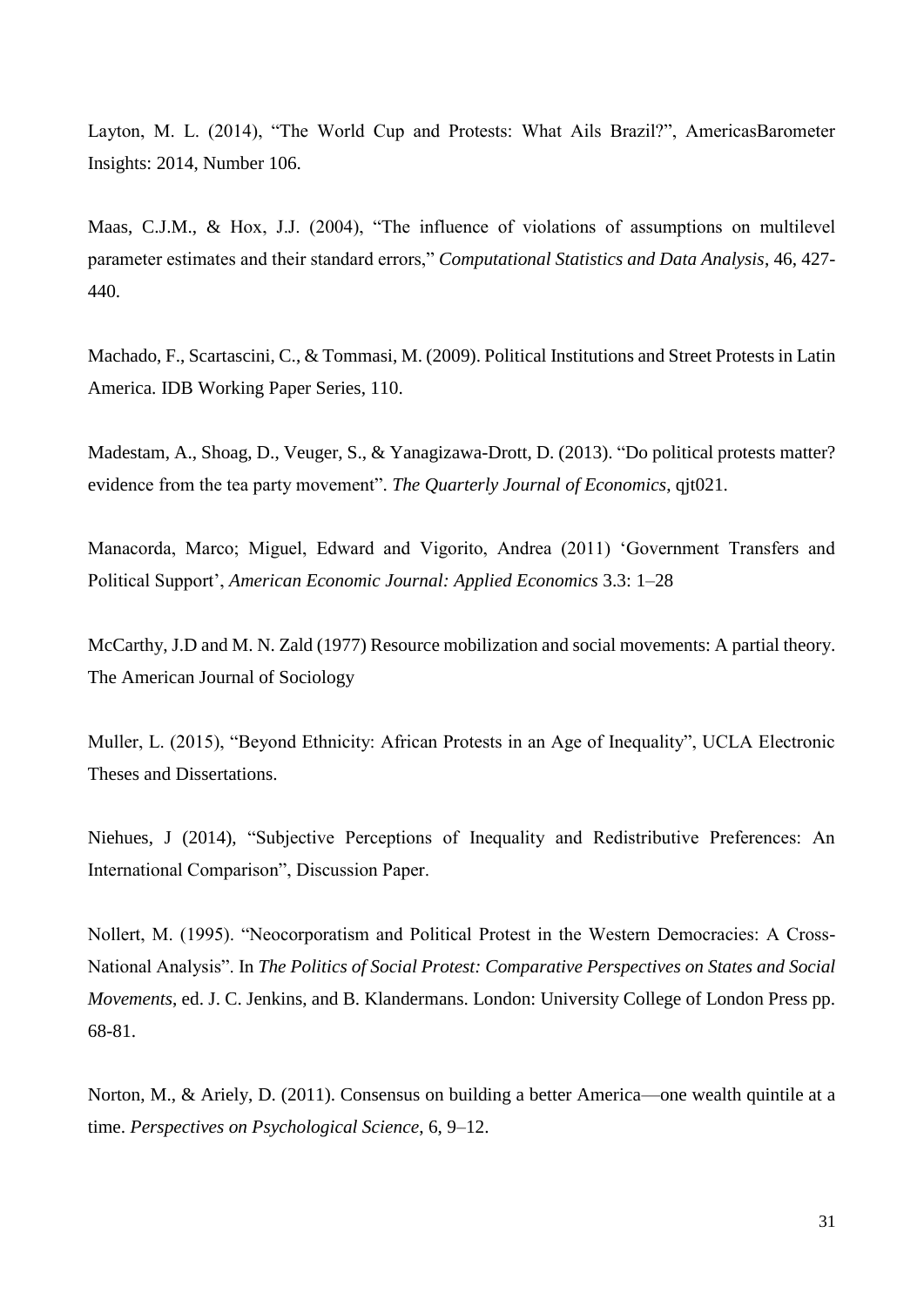Nupia, O. (2011), "Anti-Poverty Programs and Presidential Election Outcomes: Familias en Acción in Colombia," Documentos Cede 008743, Universidad de Los Andes-Cede.

Olsen, M. E. (1968). "Perceived Legitimacy of Social Protest Actions", *Social Problems* 15: 297‐ 310.

Ortiz, I., Burke, S., Berrada, M. and H. Cortes (2013). *World Protests 2006-2013*. New York: IPD Columbia University and Friedrich-Ebert-Stiftung.

Osberg, L. and Smeeding, T., (2006), "Fair" inequality? Attitudes toward pay differentials: the United States in comparative perspective. *American sociological review*, 71(3), pp.450-473.

Piketty, T. (2013). *Capital in the Twenty First Century*. Belknap/Harvard.

Pilati, K. 2011. "Political Context, Organizational Engagement, and Protest in African Countries", *Mobilization: An International Journal* 16 (3): 351-368.

Pohlmann, J. T., & Leitner, D. W. (2003). A comparison of ordinary least squares and logistic regression (1). *The Ohio Journal of Science*, 103(5), 118-126.

Putnam, R. (1993). *Making Democracy Work: Civic Traditions in Modern Italy*. Princeton: Princeton University Press.

Rabe-Hesketh, S., & Skrondal, A. (2008), "Multilevel and Longitudinal Modelling Using STATA", STATA Press.

Ray, D. (2006). "Aspirations, Poverty, and Economic Change", in A. Banerjee, R. Benabou and D. Mookherjee (eds.) *Understanding Poverty*, Oxford University Press.

Runciman, W. G. (1966). "Relative Deprivation and Social Justice." Reports of the Institute of Community Studies. Routledge and Kegan Paul, London, Boston and Henley.

Saad-Filho, A. and Morais, L. (2014). "Mass Protests: Brazilian Spring or Brazilian Malaise?" in L. Panitch, G. Albo and V. Chibber (eds.), *Socialist Register*, London: Merlin Press, pp.227-246.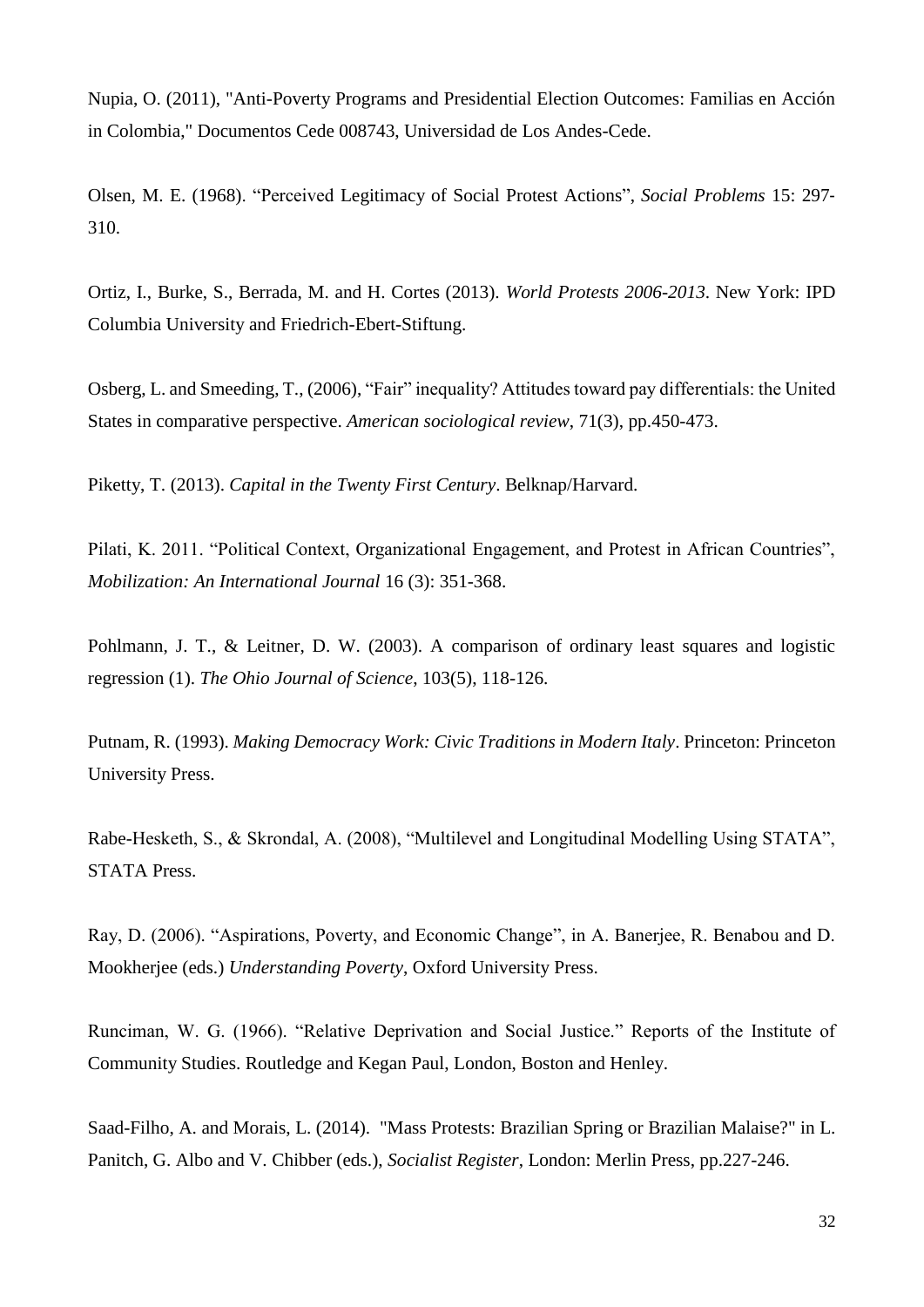Safa, H. I. 1990. "Women's Social Movements in Latin America", *Gender & Society* 4: 354‐369.

Scacco, A. 2008. "Who Riots? Explaining Individual Participation in Ethnic Violence", Working paper.

Sen, A. (2008). Violence, identity and poverty. *Journal of Peace Research*, 45(1), 5-15.

Snijders, T.A.B., & Bosker, R.J. (1999), "Multilevel analysis" London: Sage Publications.

Shapiro, I. (2002). Why the poor don't soak the rich. *Daedalus*, 131(1), 118-128.

Solt, F. (2015). "Economic Inequality and Nonviolent Protest", *Social Science Quarterly*, 96.

Stiglitz, J. (2015). *The Great Divide. Unequal Societies and What We Can Do About Them*, New York: W.W. Norton & Company.

Tarrow, S. (1998). *Power in Movement: Social Movements and Contentious Politics*. Cambridge: Cambridge University Press.

Taydes, Z. and D. Peksen. (2012). "Can States Buy Peace? Social Welfare Spending and Civil Conflicts," *Journal of Peace Research*, 49 (2): 273-287.

Teorell, J., Dahlberg, S., Holmberg, S., Rothstein, B., Hartmann, F. and R. Svensson (2015), "The Quality of Government Standard Dataset", version Jan15. University of Gothenburg: The Quality of Government Institute, [http://www.qog.pol.gu.se](http://www.qog.pol.gu.se/)

Tilly, C. (1975). "Revolution and Collective Violence." Pp. 483-555 in Handbook of Political Science, edited by F. Greenstein and N. Polsky. Vol. 3. Macro Political Theory. Reading, Mass.: Addison-Wesley.

Tilly, C. and S. Tarrow (2015). *Contentious Politics*. 2nd Edition. Oxford University Press. 2015.

UNDP (2013), Understanding Social Conflict in Latin America. Fundación UNIR Bolivia.